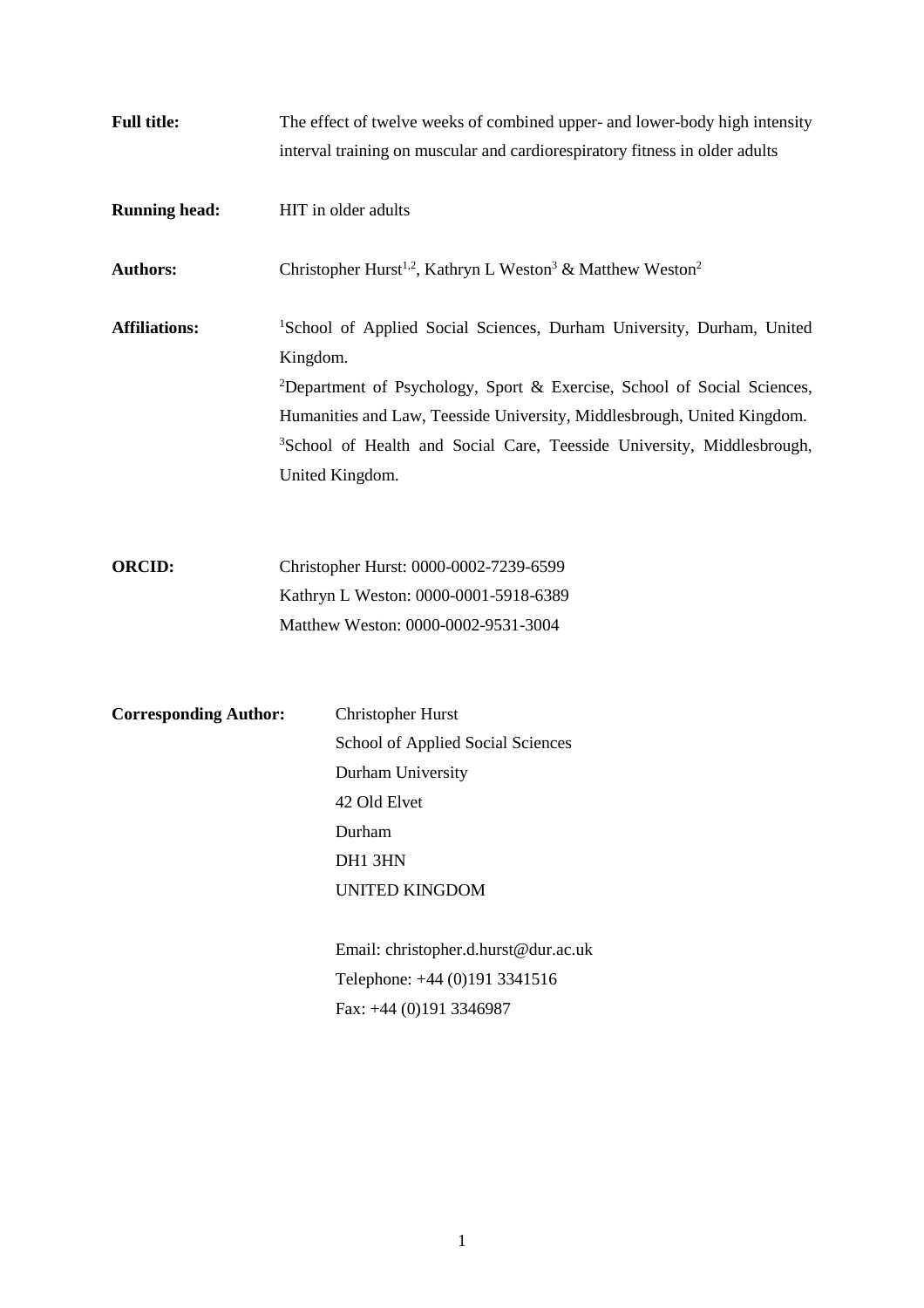**Full title:** The effect of twelve weeks of combined upper- and lower-body high intensity interval training on muscular and cardiorespiratory fitness in older adults

**Running head:** HIT in older adults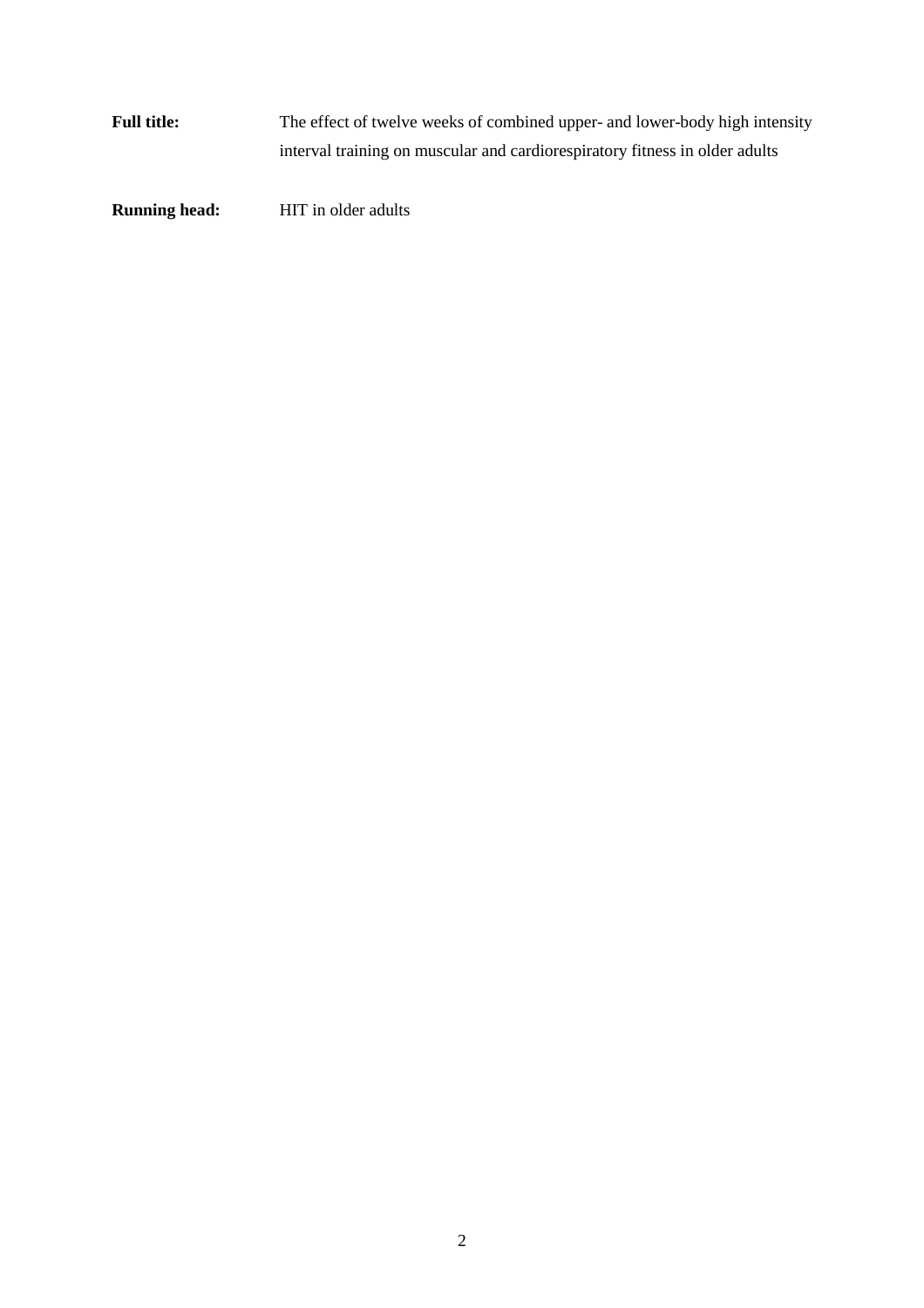#### **Abstract (250-word limit)**

**Background:** High-intensity interval training (HIT) can impact cardiorespiratory and muscular fitness simultaneously, yet protocols typically focus on lower-body exercise. For older adults however, performing activities of daily living requires upper- and lower-body fitness.

Aims: To assess the effects of combined upper- and lower-body HIT on fitness in adults aged  $>50$ years.

**Methods:** Thirty-six adults (50-81y; 21 male) were assigned via minimisation to either HIT (n=18) or a no-exercise control group (CON, n=18) following baseline assessment of leg extensor muscle power, handgrip strength, cardiorespiratory fitness (predicted  $VO_{2max}$ ) and health-related quality of life (HRQoL). The HIT group completed two training sessions per week for 12-weeks, performing a combination of upper-, lower- and full-body exercises using a novel hydraulic resistance ergometer. Data were analysed via ANCOVA with probabilistic inferences made about the clinical relevance of observed effects.

**Results:** All participants completed the intervention with mean (82  $\pm$  6% HR<sub>max</sub>) and peak (89  $\pm$  $6\%$  HR<sub>max</sub>) exercise heart rates confirming a high-intensity training stimulus. Compared with CON, HIT showed possibly small beneficial effects for dominant leg power (10.5%; 90% confidence interval 2.4 to 19.4%), non-dominant leg power (9.4%; 3.3 to 16.0%) and non-dominant handgrip strength (6.3%; 1.2 to 11.5%) while the intervention effect was likely trivial (5.9%; 0.5 to 11.5%) for dominant handgrip strength. There was a likely small beneficial effect for predicted  $VO_{2max}$  (8.4%; 1.8 to 15.4%) and smallmoderate improvements across several domains of HRQoL.

**Conclusion:** Combined upper- and lower-body HIT has small clinically relevant beneficial effects on muscular and cardiorespiratory fitness in older adults.

**Keywords:** High-intensity interval training, Muscular strength, Muscular power, Physical performance, Cardiorespiratory fitness, Ageing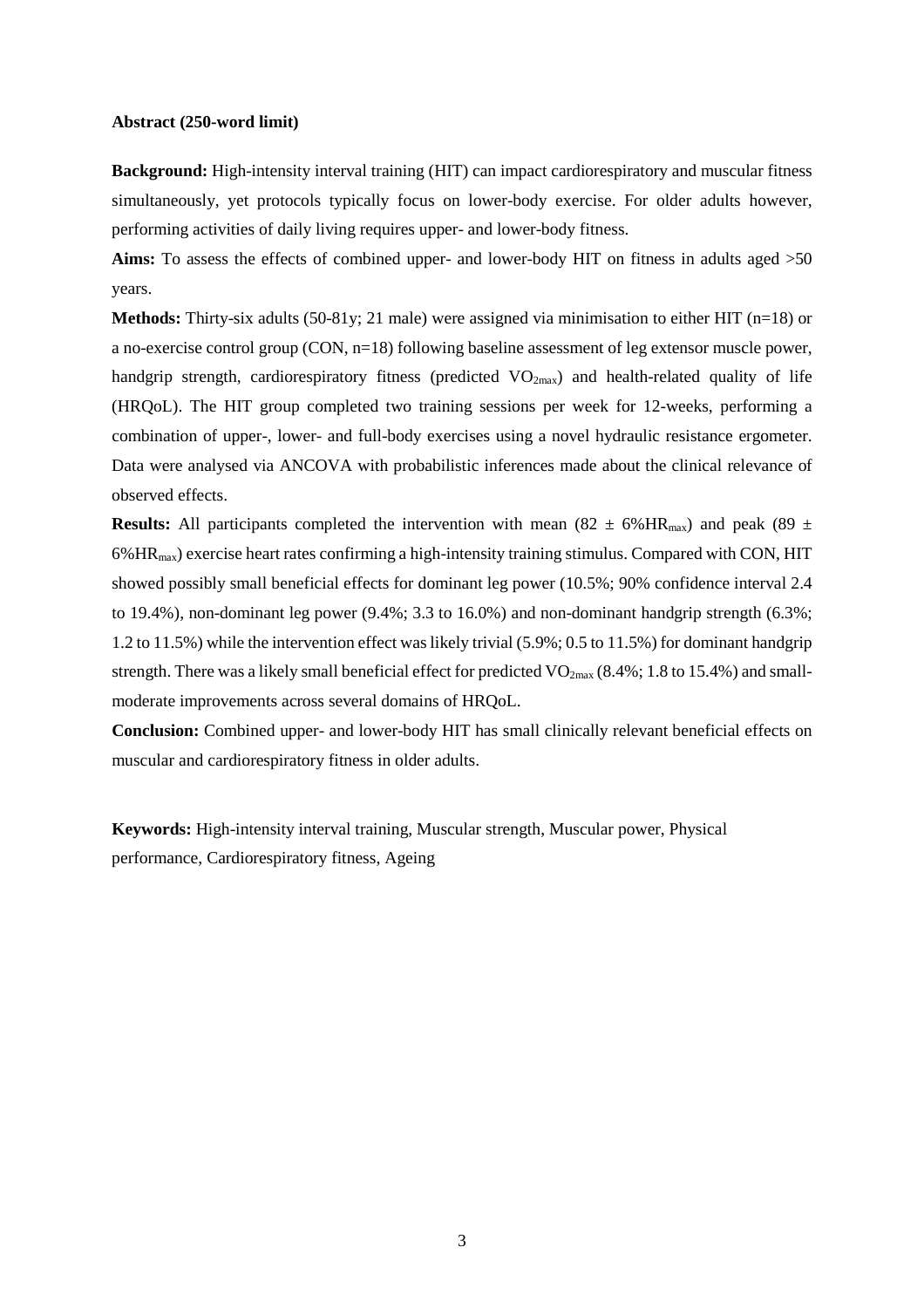## **Introduction**

Age-associated physiological changes in the neuromuscular and cardiorespiratory systems have important implications for maintaining an independent and healthy life into old age. Reduced muscular fitness is indicative of functional limitation [1] with lower body muscle power output of particular relevance because of its association with the capacity to perform the activities of daily living [2-4]. Moreover, reduced cardiorespiratory fitness  $(VO_{2max})$  is associated with an increased risk of morbidity and mortality [5]. Exercise training offers a potential strategy for counteracting the deleterious effects of ageing with endurance and strength training capable of eliciting substantial fitness improvements in older adults [6, 7]. However, the divergent nature of physiological adaptation induced via endurance training and strength training means that older adults should perform both exercise modalities to maximise potential health and fitness benefits [8]. Despite this, the requirement to perform separate endurance and strength training activities places considerable time demands on individuals – an important consideration as lack of time remains a frequently cited barrier to exercise in a population where adherence to exercise guidelines remains poor [9, 10]. As such, training interventions which can elicit the benefits of endurance and strength training within a single exercise session may be an attractive proposition for potential exercisers.

High-intensity interval training (HIT), characterised by brief, intermittent bursts of vigorous activity interspersed with periods of rest or low-intensity exercise [11] offers an appealing training strategy because of its potential to induce positive adaptations in muscular and cardiorespiratory fitness simultaneously [12]. In older adults, HIT has previously been shown to be an effective strategy to improve cardiorespiratory [13, 14], muscular [15, 16] and functional fitness [17] with potentially greater effects for older and less fit individuals [18].

Despite emerging evidence supporting the effectiveness of HIT [15, 16], previous investigations have typically utilised cycle ergometry or treadmill walking/running as the preferred exercise mode, thereby providing a predominantly lower-body training stimulus. This is likely to be a sub-optimal training approach in this population as older adults need to maintain both upper- and lower-body fitness to perform the basic activities of daily living [1, 19], thereby suggesting a need for alterative exercise modes for performing HIT. Moreover, training modes which focus on lower-body exercise may be unsuitable or prohibitive for older adults with lower-body musculoskeletal or mobility complications. As such, innovative approaches to delivery of HIT are needed to increase accessibility for a greater number of individuals. Our study therefore, sought to evaluate the effects of 12-weeks of combined upper- and lower-body HIT performed using a novel exercise ergometer on measures of muscular and cardiorespiratory fitness as well as health-related quality of life in adults aged over 50 years.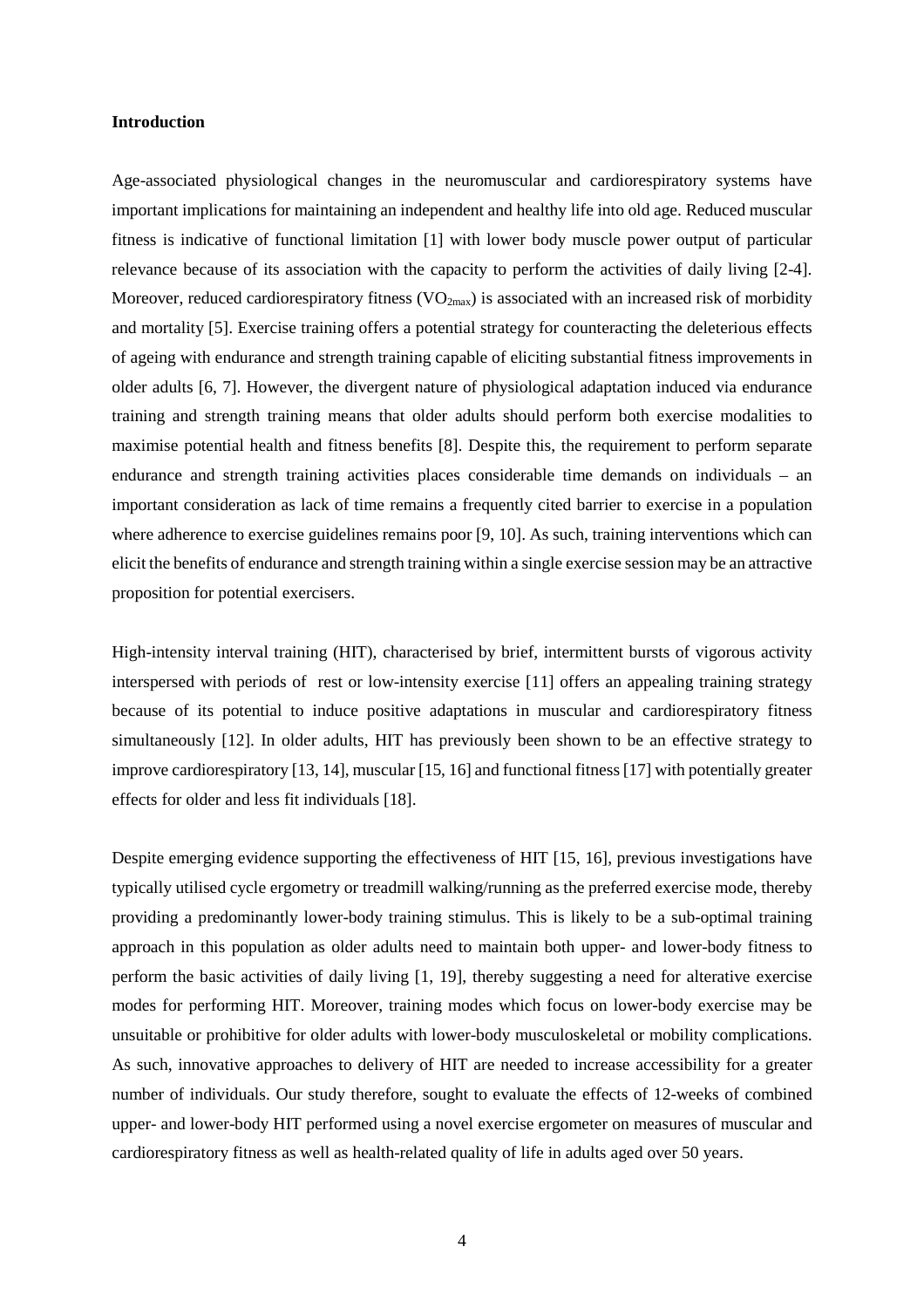### **Methods**

#### *Sample size estimation*

Estimation of sample size for this investigation was performed using leg extensor muscle power as our primary outcome measure because of its importance for maintaining effective physical functioning in older adults {Bean:2010bz}{Foldvari:2000tc}. Sample size was estimated using a custom-made spreadsheet {Hopkins:2006we} by combining the smallest meaningful change in leg extensor power and the within-subject typical error as determined in our previous work {Hurst:2018bv}. Based on this, a sample size of 30 participants (15 per group) was recommended, however we aimed to recruit 36 participants to allow for dropout during the intervention period.

# *Participants*

Initially, 44 potential participants were assessed for eligibility following recruitment via word of mouth and advertisement in local newspapers. Prior to enrolment, all potential participants completed a medical screening questionnaire to identify any medical conditions and current medication that could affect their ability to perform the required exercise training and testing. Those with pre-existing, neuromuscular or skeletal conditions, systemic disease (e.g. diabetes mellitus, cancer, heart disease) or those currently taking medications known to influence fitness or interpretation of the findings  $(n = 3)$ or who had engaged in formal and systematic (moderate to high intensity) endurance or strength training within the last year were excluded  $(n = 1)$ . Following explanation of the study protocol, four participants declined to take part in the investigation. Participants meeting the inclusion criteria ( $n = 36$ ) were physically active but were not currently, and had not in the previous year, engaged in structured exercise more than twice per week. All individual participants provided written, informed consent to participate in the study (www.clinicaltrials.gov identifier NCT02714088) which conformed to the requirements of The Declaration of Helsinki and was approved by Teesside University Research and Ethics Committee. Figure 1 documents the flow of participants through the study.

# **Figure 1 about here**

## *Experimental design*

Following baseline testing (April 2016), participants were allocated to either HIT ( $n = 18$ ) or noexercise control (CON;  $n = 18$ ) using the minimisation approach. This method aims to ensure balance between groups at baseline across several prognostic factors even when sample sizes are small{Altman:2005hk}. In this investigation, we defined these factors as age, sex, peak power of dominant leg, peak handgrip strength of dominant hand and aerobic fitness. Minimisation was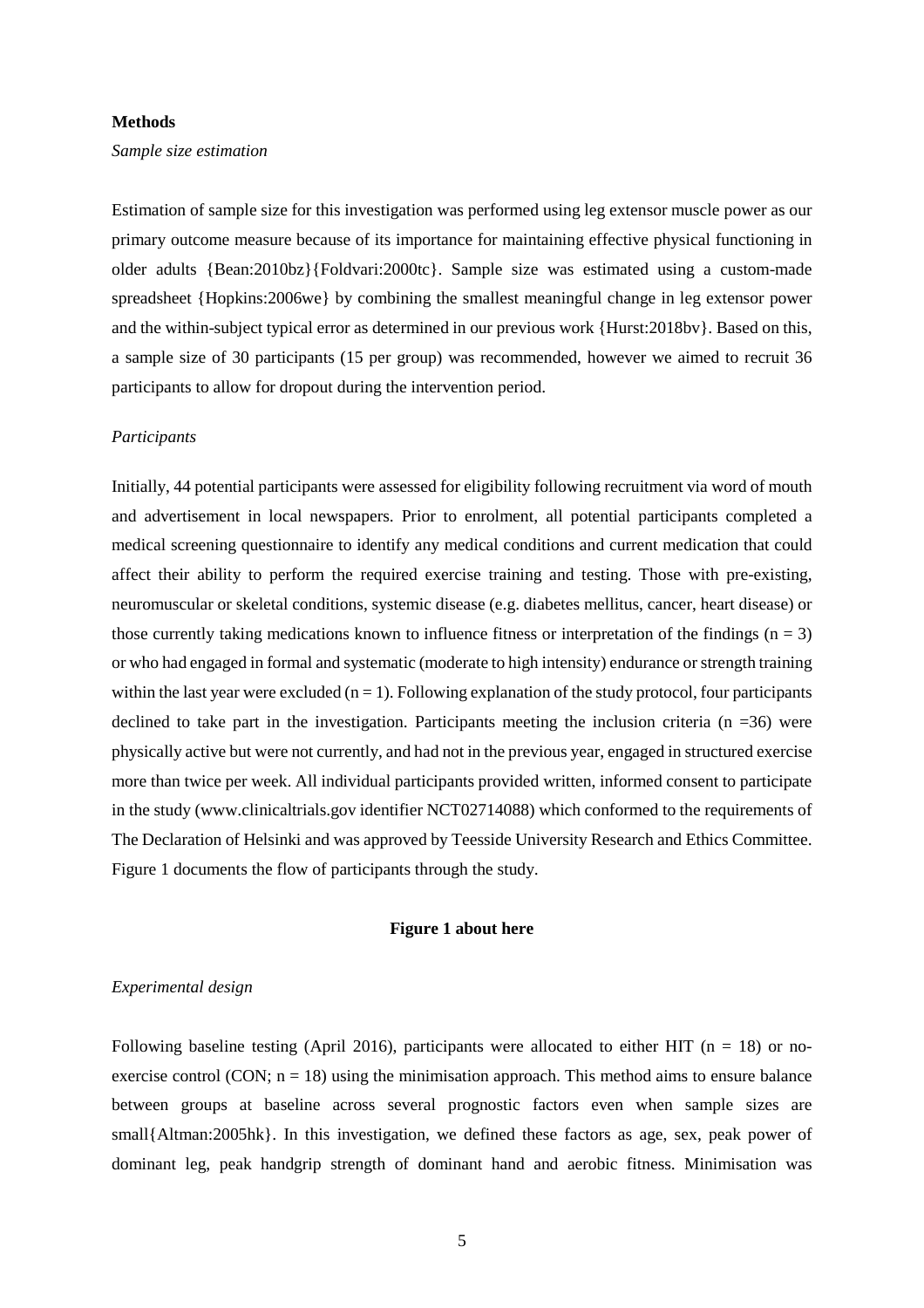performed using a custom-made spreadsheet {Hopkins:2010ua} by an investigator not involved in baseline testing (MW) with individual subject data coded to ensure blinded allocation. Participant characteristics at baseline are presented in Table 1. All participants (HIT and CON) were instructed to maintain habitual physical activity and not engage in any additional structured exercise outside of the intervention.

# **Table 1 about here**

## *HIT intervention*

Participants allocated to HIT completed two instructor-led, combined upper- and lower-body HIT sessions per week for 12-weeks (April - August 2016), performed in groups of two to five participants with 72 h recovery between sessions. As the aim of this study was to evaluate the effectiveness of the exercise stimulus, effort was made to promote maximal attendance for all participants. As such, when a participant was unable to attend a session for reasons such as work, family commitments or illness, the session was rescheduled wherever possible. To be included in the final analysis, participants were required to attend a minimum of 90% ( $\geq$  22/24) of sessions.

The HIT intervention was performed using a novel double-concentric, hydraulic resistance ergometer (Speedflex, AlphaTech Inc, Nelson, NC). Each session began with a warm up of progressive intensity (~6 min) consisting of a combination of upper- (bent over row, shoulder press), lower- (squat, split squat) and full-body (power clean and press, step and press, pulldown to squat, high pull) exercises (See electronic supplementary material file 1 for images and descriptions of exercises). Participants then completed four sets of high-intensity exercise, with each set consisting of four exercise repetitions. Each set consisted of a combination of four of the exercises previously described with one exercise performed per repetition. In week one, repetition duration was 45-s with each repetition followed by a 15-s transition period allowing participants to move to the next exercise. Each set was followed by 3-min of passive rest. Repetition duration increased by 10 seconds at the end of every third week, with duration being 75-s by week 10. Transition period and rest duration remained constant over the course of the intervention with total exercise duration increasing from 12 to 20 minutes. Each session concluded with a cool down consisting of low intensity, full-body movements (~4 min).

During the intervention exercise order was randomised within- and between-sessions, with participants completing each exercise approximately the same number of times across the 12 weeks. This approach meant that participants could perform the same exercises in multiple consecutive sets, but not in consecutive repetitions, with all exercises not necessarily performed in each session. The aim of each exercise session was to deliver a full-body workout for all participants. As the nature of the Speedflex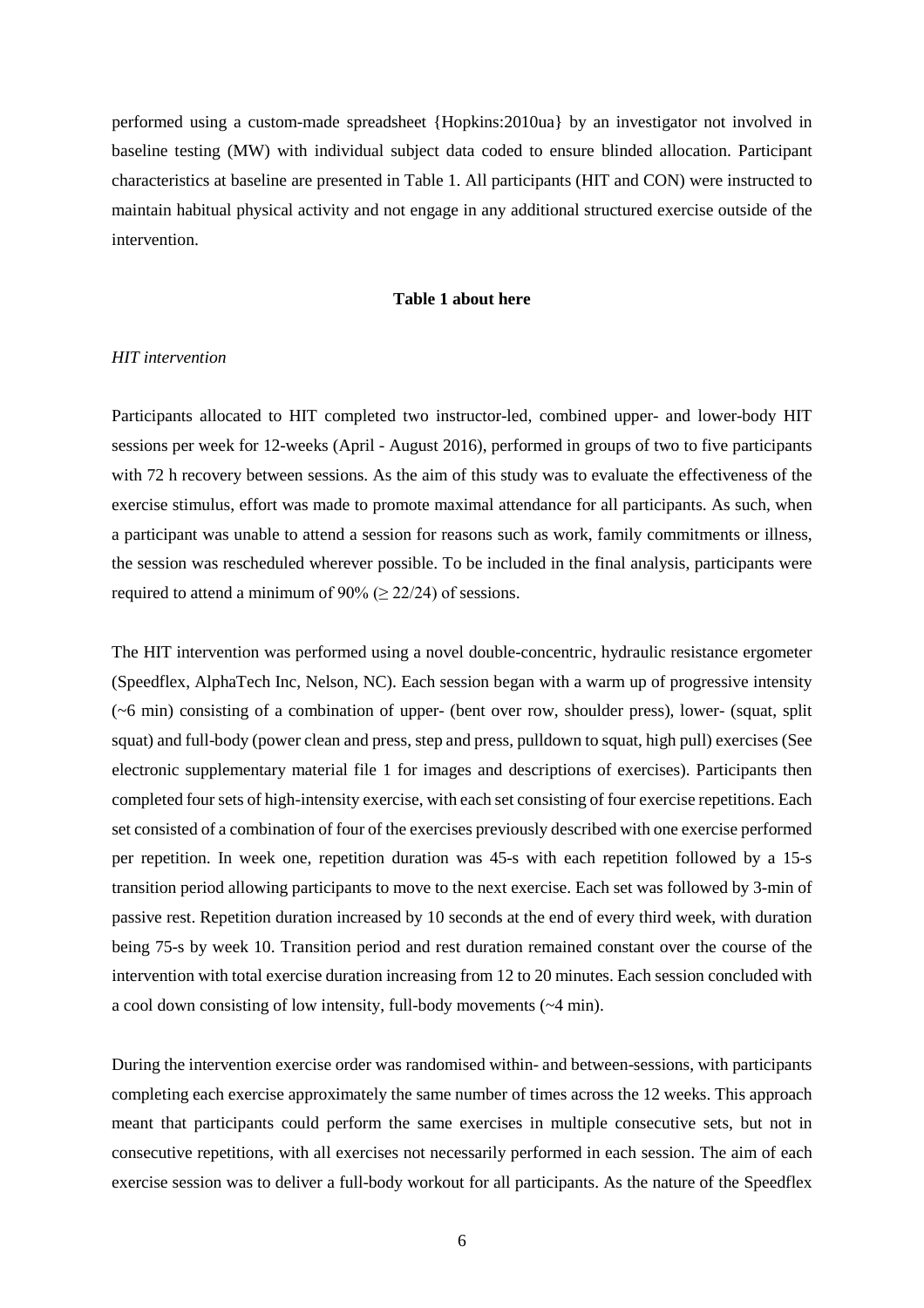machine does not permit the setting of a fixed external resistance, participants were asked to work at 'high-intensity' during exercise bouts, defined as peak heart rate  $(HR_{peak}) > 90\%$  of maximal heart rate (%HRmax). Subjects were provided with strong verbal encouragement throughout each HIT session and were instructed to reach target heart rate by increasing the speed of movement during exercises.

Heart rate was monitored continuously during exercise at 5 s intervals using the Polar Team2 system (Polar Electro, Kempele, Finland) with maximal heart rate estimated using the formula: maximal heart rate (HR<sub>max</sub>) = 207 – 0.7 × age [21]. Where a participant exceeded this predicted value during training,  $HR_{max}$  was amended to the higher observed value [22]. Using the CR100<sup>®</sup> scale {Borg:2001wy} participants provided differential ratings of perceived exertion (RPE) ~10 minutes after the completion of exercise for upper-body muscle exertion (RPE-U), lower-body muscle exertion (RPE-L) and perceived sense of breathlessness in the chest (RPE-B) [24]. Compared with alternative scales (e.g. Borg 6-20 RPE scale®), the CR100® offers a larger and more finely graded numerical range (0-100 AU [arbitrary units]) with several verbal anchors placed along the scale corresponding to whole numbers (0, Nothing at all; 12, Easy; 22, Moderate; 35, Somewhat hard; 50, Hard; 70, Very hard; 100, Maximal). The use of the CR100<sup>®</sup> scale agrees with modern psychophysical theory {Borg:2001wy}and allows for a more sensitive assessment of perceived exertion while also having the advantage of providing association to a percentage scale {Fanchini:2016bc}. Participants were habituated with the CR100® scale and the concept of differential RPE at the study outset.

## *Outcome measures*

At baseline, participants completed three pre-tests over several days (April 2016) with a minimum of 48 hours between sessions and at the same time of day to minimise the impact of circadian variation [26]. To reduce systematic bias and stabilise random variability [25] our primary outcome measures (leg extensor muscle power and handgrip strength) were assessed on three separate occasions and our secondary outcome (predicted VO<sub>2max</sub>) was assessed twice. Health-related quality of life was evaluated once. Post-intervention (~3-7 days following final training session; August 2016) all outcome measures were assessed once. All testing was performed by the same researchers, strictly adhering to the prescribed standardised testing procedures with individual subject data coded to ensure blinding during data analysis. Participants were asked to avoid strenuous physical activity, alcohol and caffeine for 24h prior to each testing session.

# Leg extensor muscle power

Leg power was assessed using the Nottingham leg extensor power rig (Medical Engineering Unit, University of Nottingham, Nottingham, UK), a reliable method for assessing lower body muscular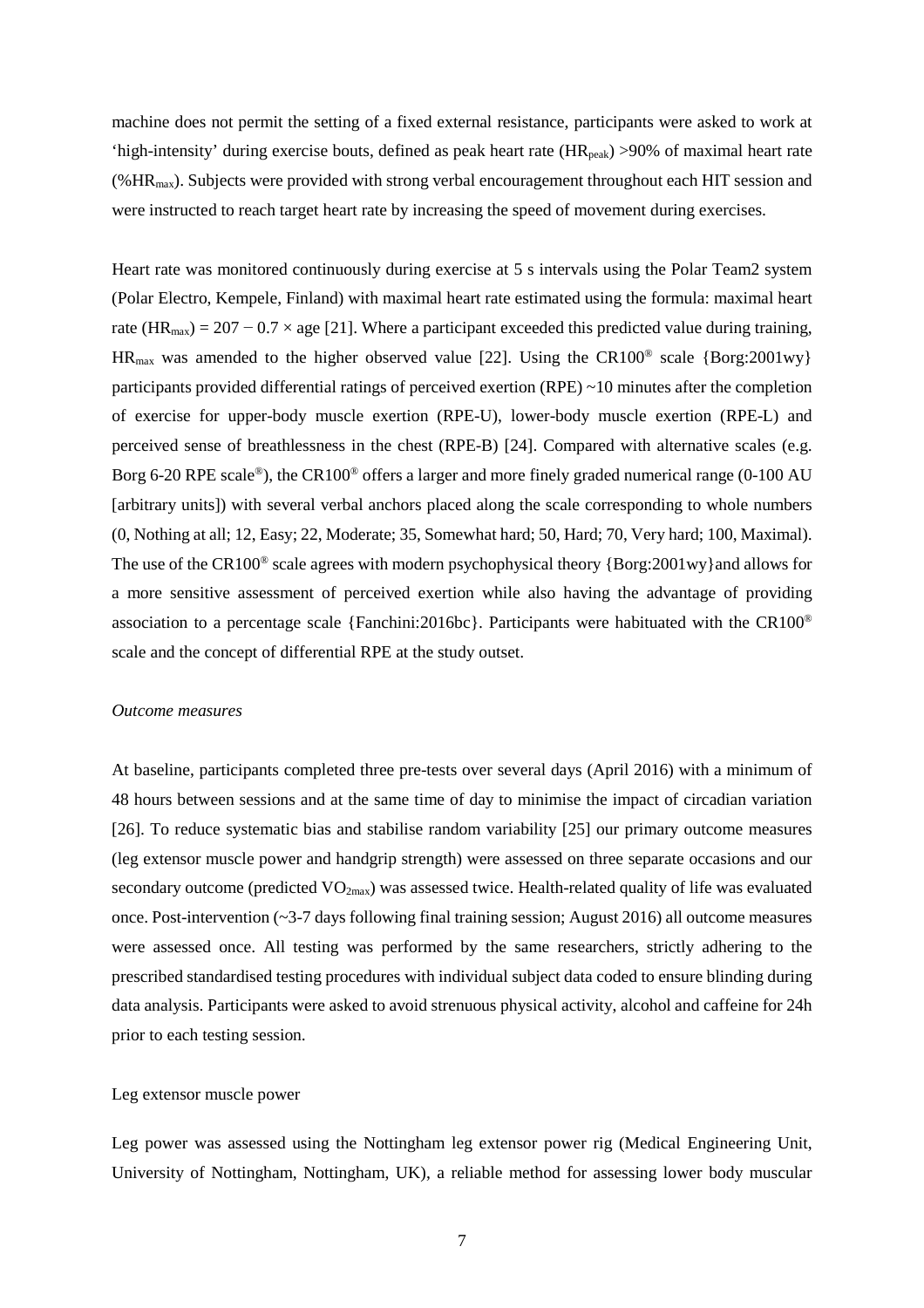power [27]. Testing was performed in a randomised, counterbalanced order with participants performing all testing sessions in the same order (e.g., always dominant leg first or always nondominant leg first based on initial randomisation). Participants completed a standardised warm-up consisting of three leg extensions at increasing submaximal intensity  $(\sim 50, \sim 75$  and  $\sim 90\%$  of selfperceived maximal effort). Following this, ten maximal effort leg extensions, each separated by 30 s of passive rest were performed with participants instructed to extend their leg "as hard and as fast as possible". This process was then repeated on the second leg. The highest value recorded over the ten leg extensions was taken as peak power output. Typical error (CV) was small on both the dominant (7.4%) and non-dominant legs (5.6%) for males and females combined after baseline test three [28].

# Handgrip strength

Handgrip strength was assessed using a digital strain-gauge dynamometer (TKK 5401; Grip-D, Takei Scientific Instruments Co., Ltd., Tokyo, Japan). Testing was performed on both hands with testing order determined as previously described. Participants were instructed to maintain the standard bipedal position, with the arm in complete extension and feet positioned hip width apart. The dynamometer was adjusted appropriate to the individual's hand size with scores recorded to the nearest 0.1 kg. Following a submaximal practice attempt, participants performed three maximal efforts, with 30 s rest following each attempt. The highest recorded value across the three attempts was used for analysis. Typical error was small on the dominant hand (7.1%) and small on the non-dominant hand (4.6%) after baseline test three.

#### Cardiorespiratory fitness

Cardiorespiratory fitness (predicted  $VO_{2max}$ ) was assessed using the Chester Step Test [29], a submaximal, multi-stage step test which has previously been shown to be a reliable tool for the estimation of aerobic capacity [30]. The test consists of five stages, each of 2-minutes duration with a maximum test time of 10 minutes. Stepping cadence began at 15 steps/min (60bpm) and increased by 5 steps/min at the end of every 2-minute stage with step frequency controlled by an electronic metronome (Apple iPad, Apple, California, USA). The test was terminated if the participant reached >80% of predicted HRmax before the completion of stage five. Heart rate (Polar RS400, Polar Electro, Kempele, Finland) was recorded throughout each 2-minute stage with maximal heart rate calculated via the equation of Gellish et al. [21]. Following completion of the test, VO2max was estimated using the Chester step test calculator (Assist Creative Resources, Wrexham, United Kingdom). After the second baseline test in this investigation [30], typical error was small (6.2%).

## Health-related quality of life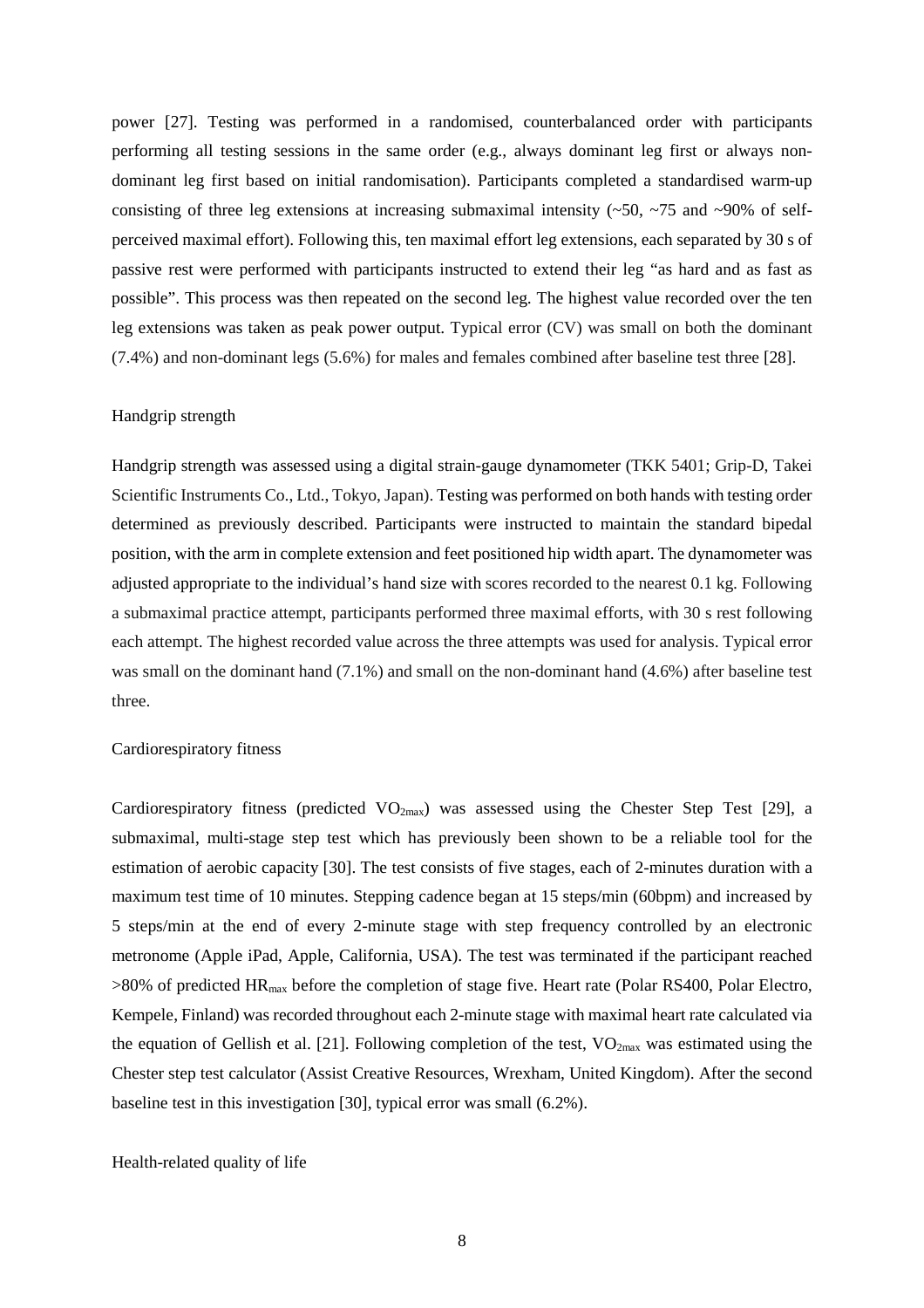Health-related quality of life (HRQoL) was evaluated using the Short Form-36 health questionnaire (SF-36v2, Optum, Eden Prairie, Minnesota, USA) which contains 36 items used to measure 8 domains of HRQoL [31]. The domains of physical functioning, role limitations due to physical health (rolephysical), bodily pain and general health relate to the physical component of HRQoL. Domains of vitality, social functioning, role limitations due to emotional health (role-emotional) and mental health relate to the mental component. The SF-36v2 utilises norm-based scoring (NBS) whereby participant responses to each health domain scale are transformed to a *T* score with a mean value of 50 and a standard deviation of 10. Higher scores indicate better HRQoL.

## *Statistical analysis*

Prior to all analyses plots of the residuals versus the predicted values revealed no evidence of nonuniformity of error. For training data, the proportion of HIT repetitions that met the pre-specified heart rate criteria for high-intensity was determined, with the median and interquartile range (IQR) for these proportions calculated subsequently. Linear mixed modelling, to allow for fixed (RPE) and random effects (within-participant) was used (SPSS v.23, Armonk, NY: IBM Corp) to examine the difference between differential RPE scores and to determine within-subject variability (expressed as a standard deviation [SD]) in RPE-U, RPE-L and RPE-B) with the SD doubled to interpret its magnitude [32].

Outcome measures were log transformed and then back transformed to obtain the percent difference between baseline and post-intervention, with uncertainty of the estimates expressed as 90% confidence intervals (CI). An analysis of covariance (ANCOVA) model was used (SPSS v.23, Armonk, NY: IBM Corp) to compare change scores between the two groups {Vickers:2001io} with age, sex and baseline value of the outcome measure included as covariates to control for any imbalances between the groups at baseline even after minimisation [34]. Adjusted mean intervention effects were evaluated for their practical/clinical significance by pre-specifying thresholds for small, moderate and large effects {Batterham:2006ts}. As robust clinical anchors for our outcome measures remain to be determined in this population, magnitude of effects were defined as standardised mean differences of 0.2, 0.6 and 1.2 between-subject standard deviations (SD) for small, moderate and large effects, respectively {Hopkins:2009dka}. The SD of the pooled baseline values was used for this purpose, as the postintervention SD can be inflated by individual differences in response to the intervention. Using the mean intervention effect for each outcome, together with its uncertainty (i.e. the confidence interval), the probability of the true effect being trivial, beneficial or harmful was calculated then interpreted using the following scale: <0.5%, most unlikely or almost certainly not; 0.5–5%, very unlikely; 5–25%, unlikely or probably not; 25-75 %, possibly; 75-95%, likely; 95-99.5%, very likely; >99.5 %, most likely [35]. Effects were evaluated clinically given that interventions can be potentially harmful as well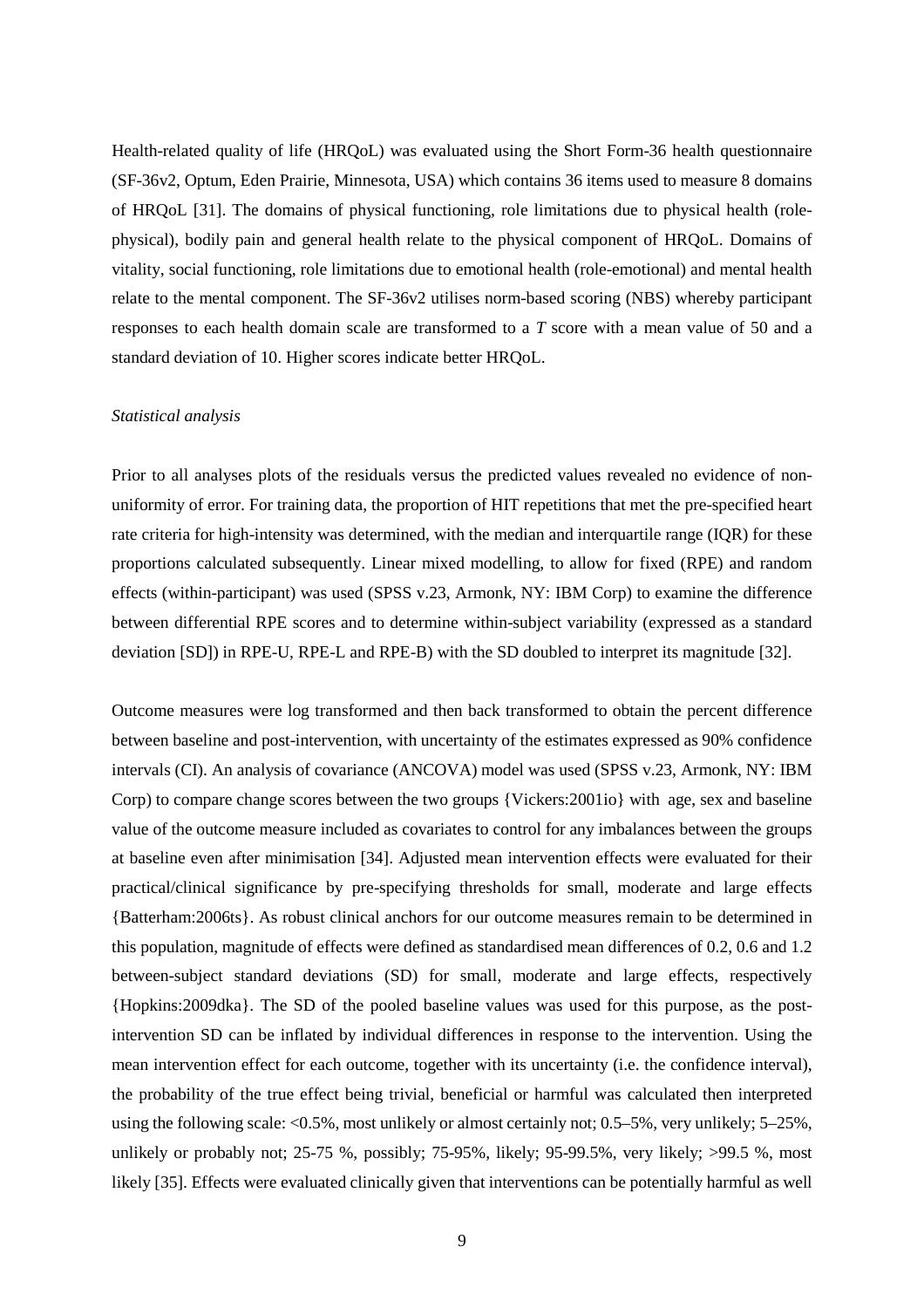as beneficial to individuals. The default probabilities for declaring an effect clinically beneficial are  $\langle 0.5\% \rangle$  (most unlikely) for harmful and  $>25\%$  (possibly) for benefit; a clinically unclear effect is therefore possibly beneficial  $(>25%)$  with an unacceptable risk of harm  $(>0.5%)$  [35]. Data are presented as mean  $\pm$  standard deviation (SD) or, for adjusted mean change, 90% confidence interval (CI).

# **Results**

#### *Exercise training attendance and intensity*

All 18 participants completed the HIT intervention with an overall attendance of 99% (429 out of a possible 432 sessions) across the 12-week period. There were 42 individual sessions rearranged  $(-10\%)$ throughout the intervention period to offset participant unavailability and maximise attendance. Sixteen participants completed all twenty-four HIT sessions, one participant completed twenty-three sessions and one participant completed twenty-two. The reasons for missed sessions were: 1) injury unrelated to the study (two sessions missed) and 2) family commitments (one session missed). It was not possible to rearrange these three sessions because of a lack of time during the intervention period. Exercise intensity data are presented in Table 2. There proportion of repetitions meeting the high-intensity criterion (Peak heart rate  $[HR_{peak}] \ge 90\% HR_{max}$ ) was 62% (IQR 24%, 81%). There were most likely small differences between RPE-U and RPE-L (6 Arbitrary units [AU]; ±90% confidence limits 1 AU) and RPE-L and RPE-B (6 AU  $\pm$ 1 AU). The difference between RPE-U and RPE-B was most likely trivial (0 AU;  $\pm$ 1 AU). The magnitude of the within-subject variability for all RPE measures was moderate. No adverse events were reported during any of the exercise testing or training sessions.

# **Table 2 about here**

## *Outcome measures*

Baseline, adjusted mean change values and between-group comparisons (HIT v CON) are presented in Table 3. Compared to CON, HIT showed possibly small beneficial effects for dominant leg power, nondominant leg power and non-dominant handgrip strength. For dominant handgrip strength, the effect was likely trivial. There was a likely small beneficial effect for predicted  $VO<sub>2max</sub>$ .

## **Table 3 about here**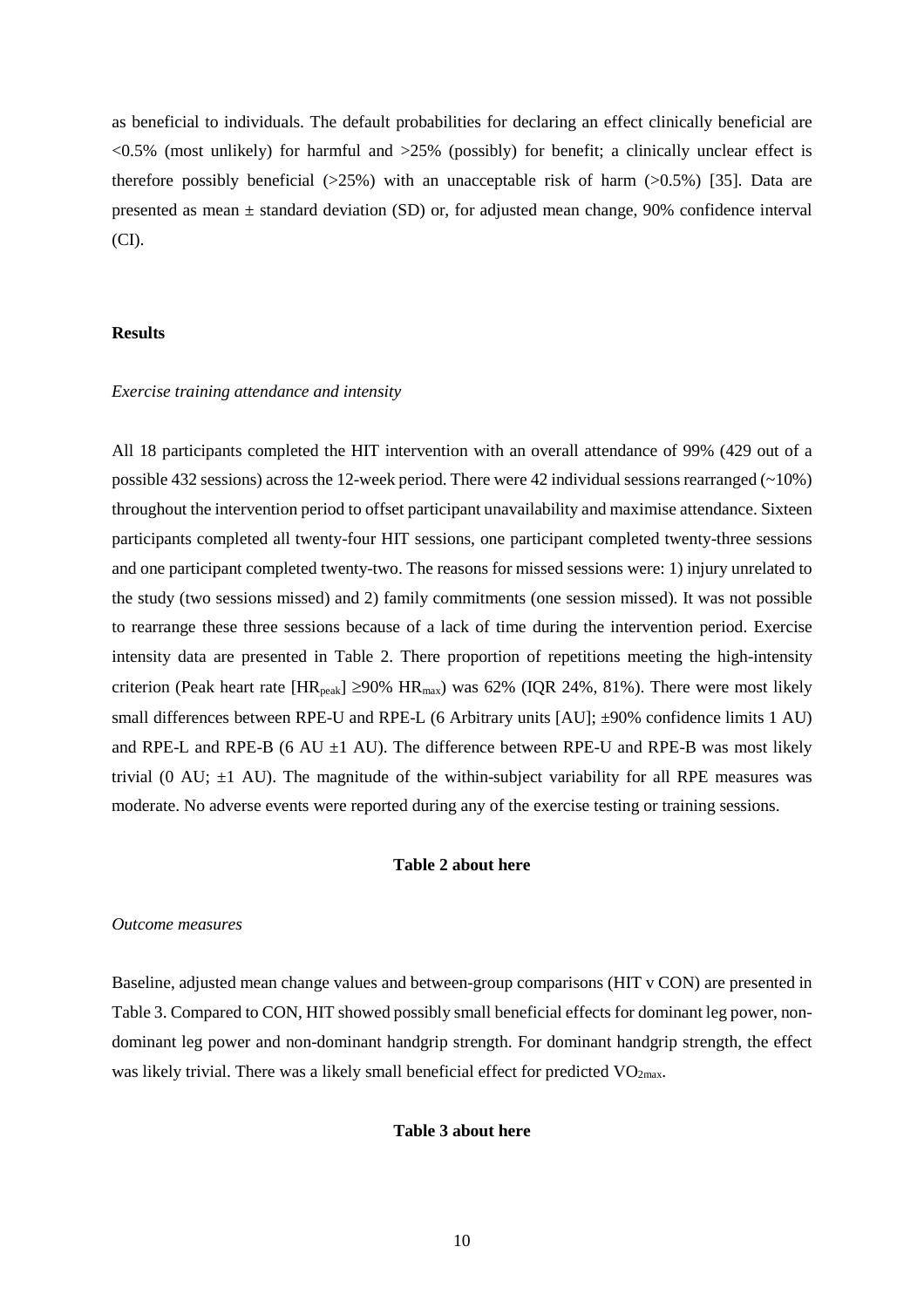For health-related quality of life (Table 4), there were possibly small beneficial effects for role-physical, general health, vitality and mental health and a likely small beneficial effect for bodily pain in the HIT group compared with CON. There was a possibly moderate beneficial effect for role-emotional. Between-group differences in physical functioning and social functioning were likely and possibly trivial, respectively.

# **Table 4 about here**

## **Discussion**

The present investigation has evaluated the effects of 12-weeks of combined upper- and lower-body HIT on muscular and cardiorespiratory fitness in older adults observing possibly beneficial improvements in leg power and handgrip strength as well as a likely beneficial improvement in cardiorespiratory fitness. These data provide support for HIT as a multicomponent training strategy in older adults.

Notwithstanding any potential training induced physiological and performance improvements, exercise training interventions must be acceptable and safe for participants. Despite there being no adverse events recorded during the training programme, the limited sample size and training programme duration mean that considerably more data is needed to fully quantify the risks associated with this training approach in older adults. Evaluation of attendance and adherence (i.e. meeting the prescribed exercise intensity [36]) can provide a useful quantification of the feasibility of an intervention. The attendance for the 18 participants across the 12-week intervention reported in this study is considerably higher than the 58% to 77% range for older adults undertaking exercise programmes reported in the systematic review of Picorelli and colleagues [37]. It is acknowledged however, that the structure of this training intervention – with extensive availability of the instructor and the exercise facility – meant a flexible approach to exercise session timing was possible to promote and achieve maximal possible attendance for all participants. Therefore, the present data represent a 'best case' scenario which may be considerably different from a 'real-world' scenario. Importantly, however, these data do provide support for the feasibility of instructor-led group-based HIT as a method for engaging older adults if a flexible approach to session delivery is possible.

As well as attendance, assessing if participants have performed the exercise training as intended is essential when evaluating interventions [36]. Using our pre-specified target threshold for high-intensity, 62% of repetitions met the criteria. Previous evaluation of intervention fidelity has suggested that highintensity criterion attainment in 58% of HIT repetitions represented 'moderate' intervention fidelity [36], while Weston et al. [24] reported 'low' fidelity with ~23% compliance to HIT criteria. Based on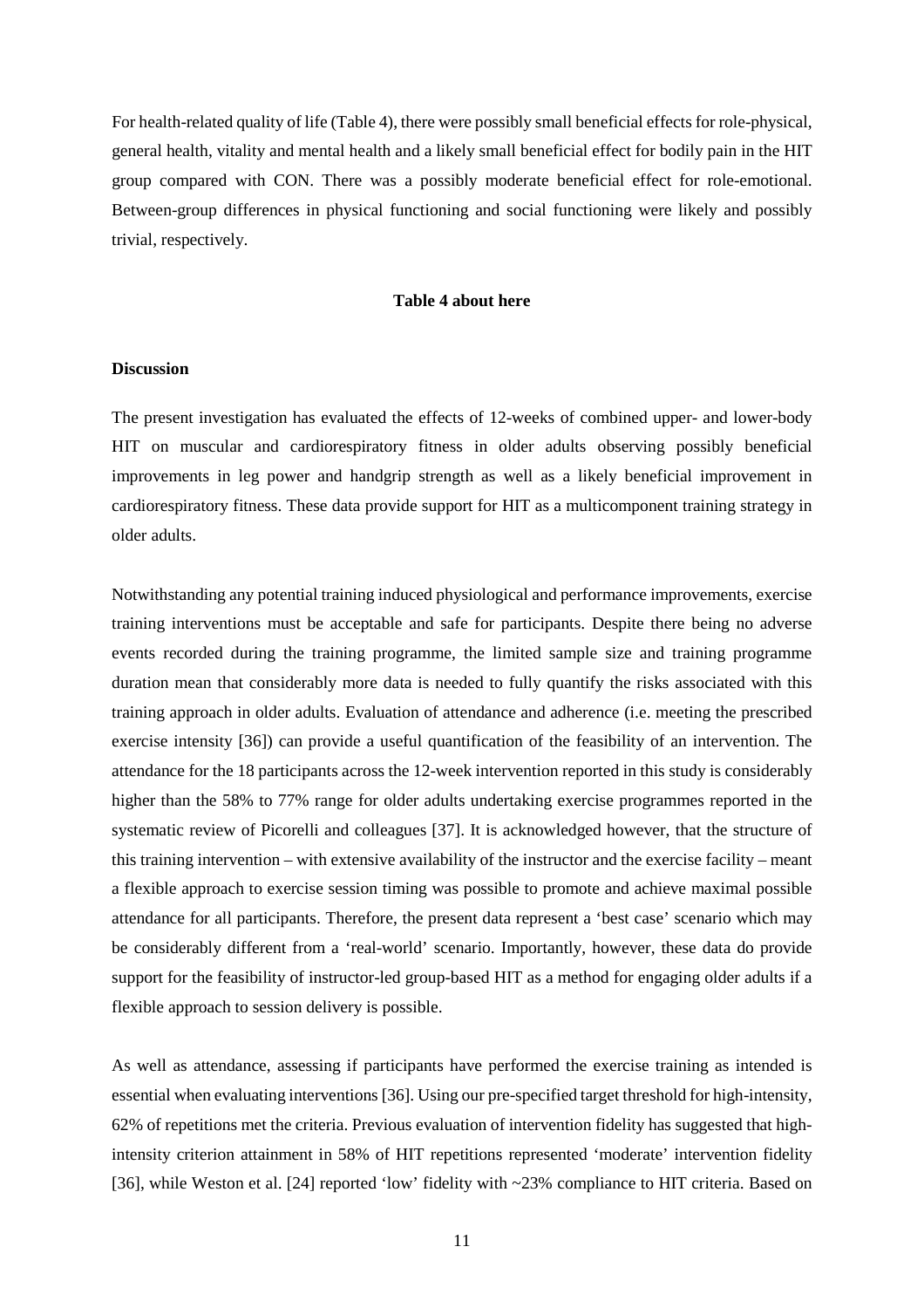these previous interpretations, it seems reasonable to categorise intervention fidelity as 'moderate' in this study. Despite this however, between-study comparisons of intervention fidelity remain limited by a lack of available data. Wider translation of this approach to evaluating the fidelity of exercise training interventions may be enhanced through the use of clear thresholds and accompanying qualitative descriptors. As such, it is recommended that as per Taylor et al. [36] authors report the median along with the interquartile range of sessions/bouts meeting pre-specified criteria and qualify this using our proposed fidelity thresholds and corresponding qualitative descriptors (Median number of sessions/bouts meeting prespecified criteria: <50%, Low; 50-70%, Moderate; >70%, High). The thresholds suggested here represent the authors' personal experiences of exercise training prescription and evaluation. Further investigation is needed to appraise these qualitative descriptors and their corresponding thresholds.

Mean RPE scores in this investigation fell in the range of 'somewhat hard' to 'hard', lower than previous studies prescribing HIT intensity as 'hard' to 'very hard' [24, 38] but similar to those reported following HIT in overweight young adults [39]. Between-study differences are likely multifactorial in nature with heterogeneous study populations as well as differences in exercise programming factors contributing to these observed differences [40]. Despite lower perceived exertion responses than typically prescribed during HIT, the present investigation has reported a clear beneficial effect on predicted  $VO_{2max} - a$ finding with clear practical implications as exercise that is perceived to be less intense may be more palatable to potential exercisers [39].

Possibly small beneficial improvements in leg power on both the dominant and non-dominant leg were observed in this investigation. This finding has clear practical implications as improvements in leg power have been shown to make an important contribution to clinically meaningful improvements in gait speed and are associated with improved functional performance [2-4]. Previous investigations have shown potential for HIT to increase muscular power [15, 41]; however, these studies have typically employed training protocols classified as sprint-interval training (SIT) or performed at 'all out' intensity which may not be suitable or appealing to all. The present findings demonstrate that HIT does not need to be performed 'all out', with submaximal HIT capable of inducing improvements in muscular power. This finding may be of particular relevance in this population, where adherence to physical activity guidelines is poor {Jefferis:2014jz}, as previous work has suggested that exercise that is too strenuous is likely to be a deterrent to participation {Hardcastle:2014es}. The observed improvements in muscular power are of a similar magnitude  $(\sim 10\%)$  to those previously reported in young [41, 42] and older adults [16]. However, these studies assessed peak power using either the Wingate, or a maximal incremental test and as Sculthorpe and colleagues [15] have noted, the mechanical and metabolic differences between single expressions of power (e.g. during a leg extension) versus high-intensity cycling mean that between-study comparisons are limited. Our study is the first to demonstrate that submaximal HIT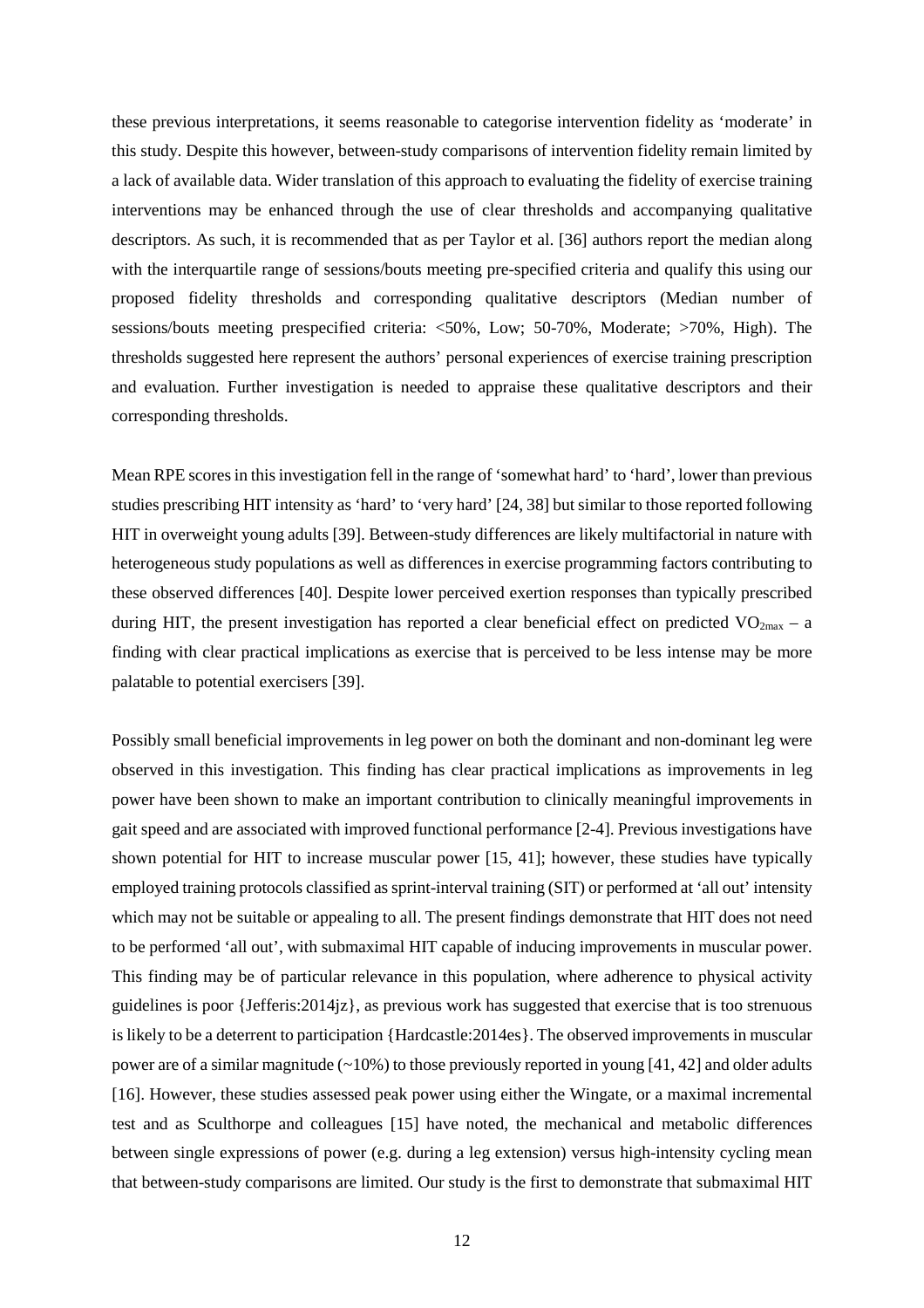increases explosive lower body muscle power in older adults. Further work is needed to understand the mechanistic basis of this adaptation.

Previous investigation has shown handgrip strength to be a strong predictor of mortality [43], while a reduction in grip strength is also related to difficulty in performing activities of daily living [1]. The present data indicate a possibly beneficial improvement in handgrip strength on the non-dominant hand of a similar magnitude to Pereira and colleagues [44] who reported improvements of 5% (dominant hand) and 6.9% (non-dominant hand) after 12-weeks of high-speed power training. Interestingly, both the current study and Pereira et al.[44] have shown greater improvements in handgrip strength on the non-dominant hand. This may be related to lower levels of baseline strength on the non-dominant hand as improvements in strength are related to initial strength level with greater increases reported in participants with lower baseline levels [45]. Our findings demonstrate that HIT could be an effective approach to increase handgrip strength when exercises are prescribed to target upper-body muscle groups. This supports the idea that creative approaches to exercise prescription are needed to maximise the potential for functionally relevant training induced adaptations.

The robust relationship between greater cardiorespiratory fitness and reduced mortality and morbidity means that the likely small beneficial improvement in predicted  $VO_{2max}$  reported in this investigation is an important and clinically relevant finding  $[5]$ . The observed improvement in  $VO<sub>2max</sub>$  falls within the range of previous studies investigating HIT in older adults, employing the archetypal 4 x 4 min protocol of 6-15% [13, 14, 16]. It should be noted however, that the study reporting the largest improvement (15%; [13]) involved a 10-week training programme with three training sessions per week equating to 25% more training sessions performed than in the current investigation. As lack of time remains a commonly cited barrier to exercise participation {CohenMansfield:2003co}, training programmes which require a reduced time commitment, by prescribing a lower number of weekly sessions, may be more appealing to potential exercisers. Caution is also warranted when making between-study comparisons as improvements in VO2max are affected by baseline fitness, with greater benefit observed for less fit participants [18]. Although speculative, it is possible that both central and peripheral adaptations contribute to increased cardiorespiratory fitness following HIT as reported in this investigation [46].

The present data suggest that HIT has potential to improve perceptions of health-related quality of life in older adults – an important aim for health interventions involving this population group [47]. Although previous work has suggested that HIT may have a beneficial effect on health-related quality of life in healthy [48] and clinical populations [49], comparison of our findings with previous investigations is challenging because of differences in methods of assessment and heterogeneous study populations. For example, the participants in the present investigation exhibited baseline values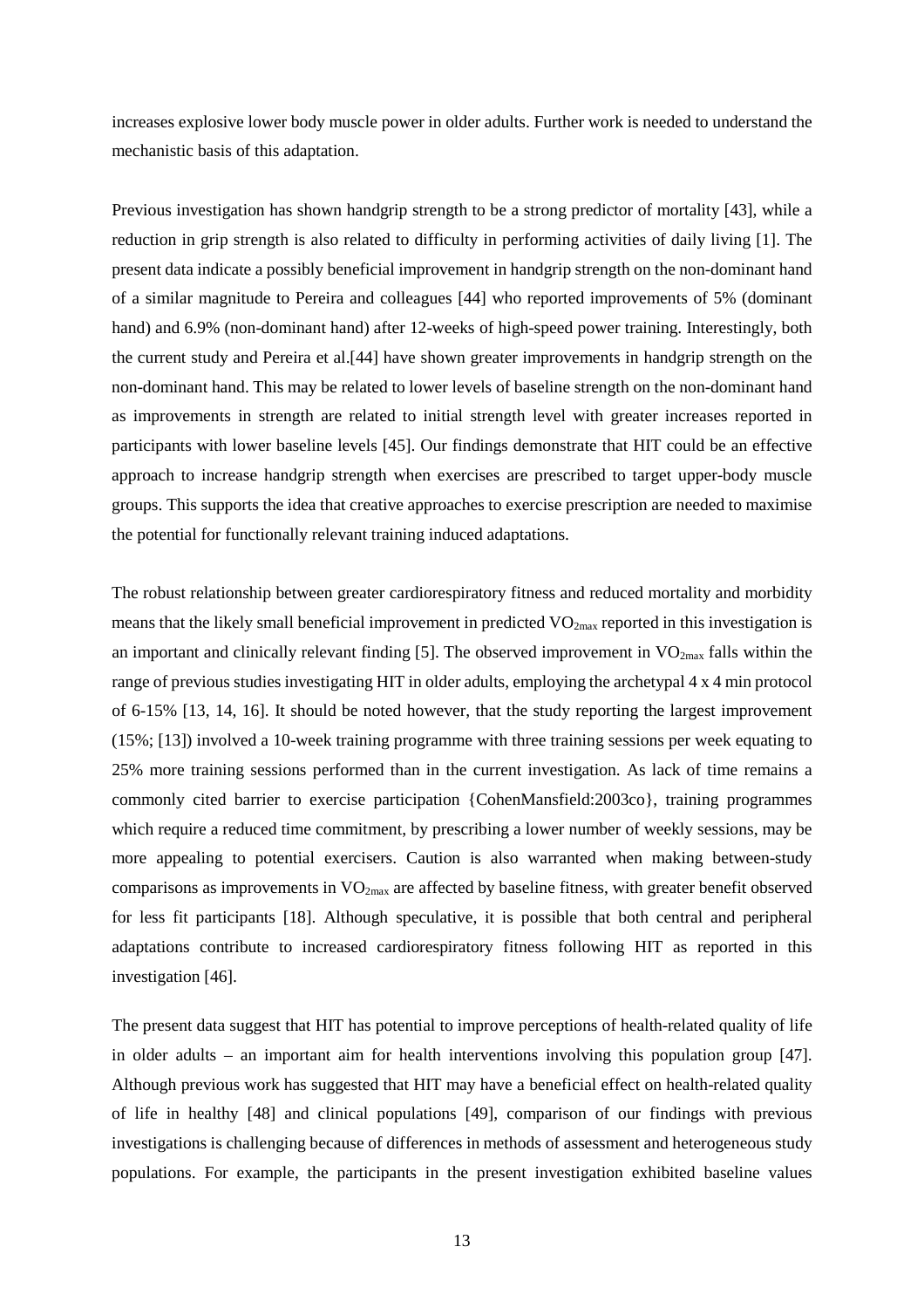considerably higher than the mean across seven of the eight health domains. It is likely that participants with higher perception of health-related quality of life at baseline will need to demonstrate improvements of a greater magnitude, compared with those reporting lower values at baseline, to have a meaningful effect. However, there remains no consensus on what represents the minimal clinically relevant change in health-related quality of life for healthy older adults and further work, involving longer duration follow-up should attempt to elucidate this. Caution is also warranted when interpreting our findings as short-term improvements in health-related quality of life may not translate into longterm changes.

Although this study has demonstrated that 12-weeks of HIT can elicit improvements in muscular power and strength as well as cardiorespiratory fitness, it is not without limitation. Firstly, this is a pragmatic, exploratory trial involving only a small number of participants. It is acknowledged that studies with low statistical power involving small sample sizes likely overestimate or exaggerate the magnitude of an effect [50]. A further definitive trial involving a greater number of participants is needed to accurately quantify training induced changes using this exercise mode. Moreover, a larger sample size would also allow for exploration of potential moderator variables (e.g. sex) which may influence the observed training response. Secondly, the outcome measures used in this investigation provide an understanding of the effects of HIT on isolated components of physical fitness (e.g. lower-body muscle power, upperbody muscle strength, cardiorespiratory fitness), yet performance on functional fitness tests (e.g. 30-s chair stand test, timed up and go) may be more relevant for assessing intervention effects as these tests provide composite measures of physical performance [51]. In addition, submaximal estimation of VO2max is acknowledged as being an alternative to the gold standard approach for assessing cardiorespiratory fitness. However, the Chester Step test does quantify cardiorespiratory fitness in terms of VO2max, facilitating comparison with previous investigations. Although laboratory-based determination of  $VO<sub>2max</sub>$  via incremental exercise testing is the benchmark for assessing cardiorespiratory fitness, the pragmatic nature and logistical constrains of this investigation meant this was not possible. A future definitive trial should include measures of functional fitness and laboratorybased determination of VO<sub>2max</sub>, while an increased follow-up period may help to understand the longerterm effects of this training approach. Finally, the results of the present investigation are representative of a healthy and relatively young older adult population and therefore should not be extrapolated to represent all older adults, including those with multimorbidity as well as individuals engaged in drug therapy. Consequently, further work is needed to evaluate the potential effectiveness of this training approach with these population groups.

# **Conclusions**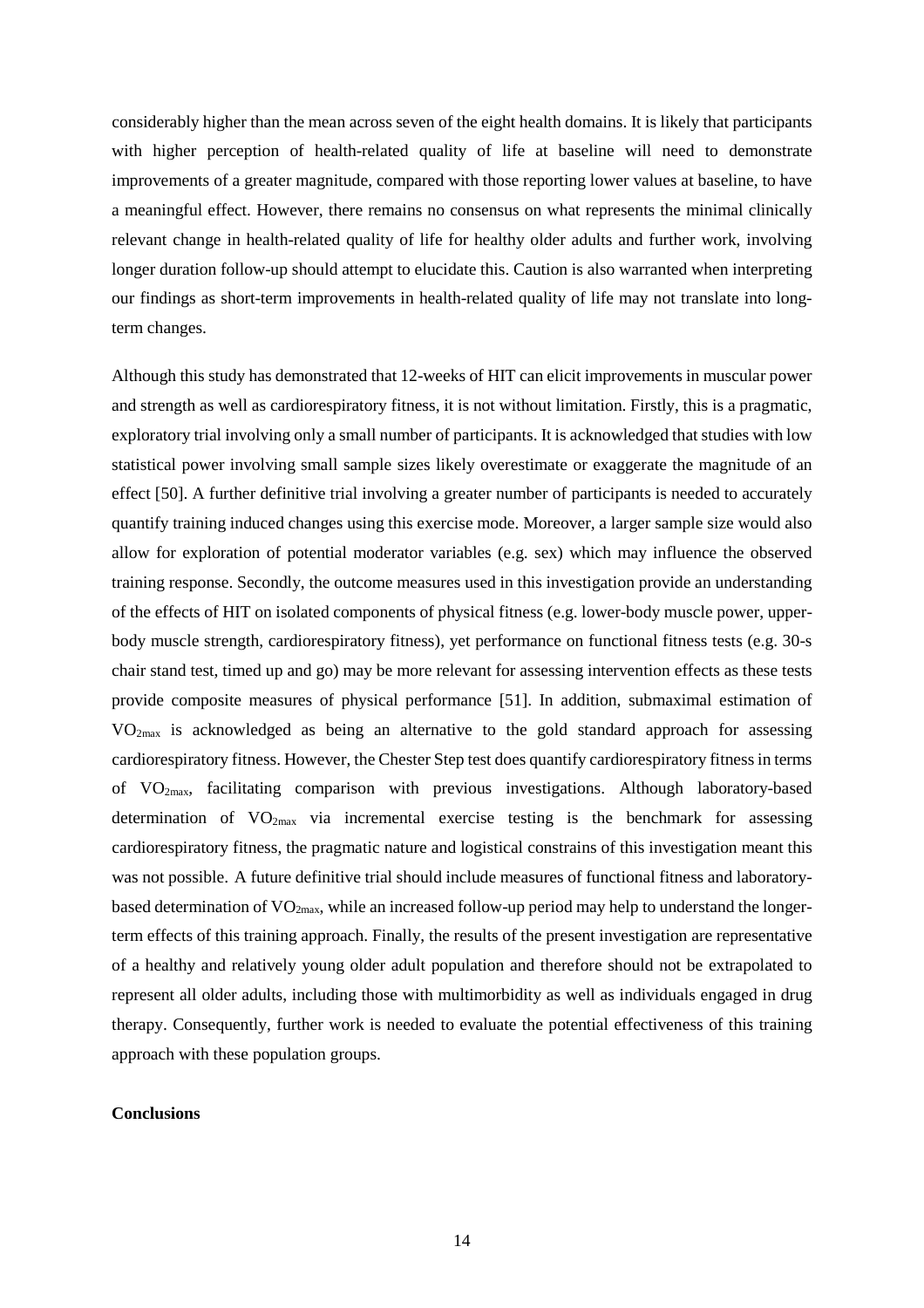Our study has demonstrated that 12-weeks of combined upper- and lower-body HIT is an effective method for inducing clinically meaningful improvements in aspects of muscular and cardiorespiratory fitness in adults aged over 50 years. In particular, the observed improvements in lower body muscle power are especially relevant because of the role this plays in maintaining functional performance in this population. Moreover, the present data provide evidence that HIT does not need to be performed at an 'all out' intensity to induce fitness improvements in this population. More broadly, this study provides further indication that HIT is a feasible and effective approach to exercise training in older adults with high intervention fidelity reported. These findings highlight potential for innovative approaches to training delivery and should encourage researchers to move beyond exercise modes traditionally associated with HIT.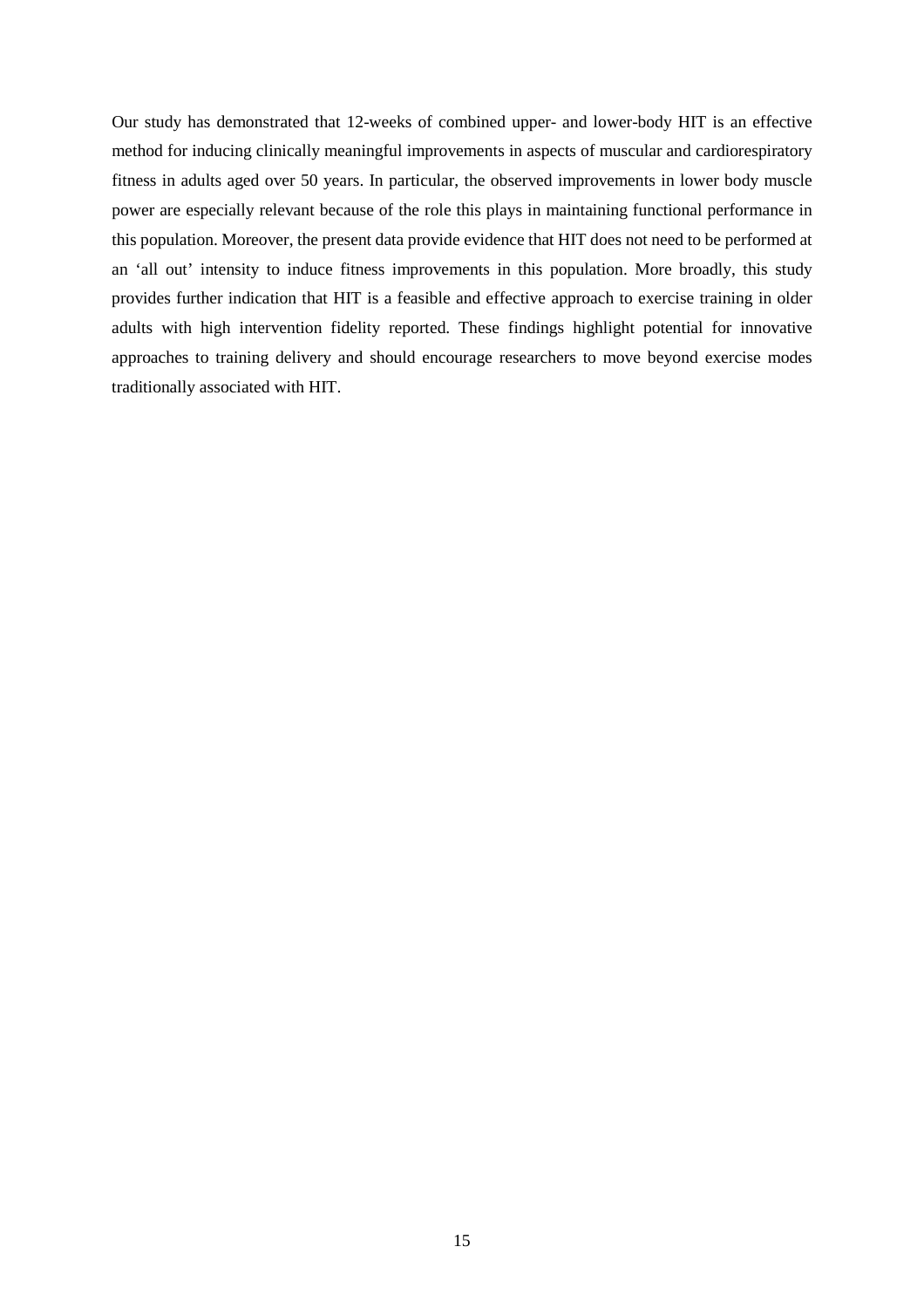## **Acknowledgements**

The authors would like to thank the participants for their involvement in this study. We also acknowledge Tom W Macpherson and Shaun J McLaren for their assistance with data collection.

# **Compliance with ethical standards**

## **Conflict of interest**

This study was completed as part of Christopher Hurst's doctoral degree sponsored by Speedflex (UK & Ireland) Ltd. The funders had no involvement in study design, data collection and analysis, decision to publish or preparation of the manuscript. All other authors have no conflicts of interest to declare.

# **Ethical approval**

All procedures performed within this study were in accordance with the ethical standards of the institutional research ethics committee and with the 1964 Helsinki declaration and its later amendments or comparable ethical standards.

# **Informed consent**

Informed consent was obtained from all individual participants included in the study.

# **Data availability**

The datasets generated and analysed during the current study are available from the corresponding author on reasonable request.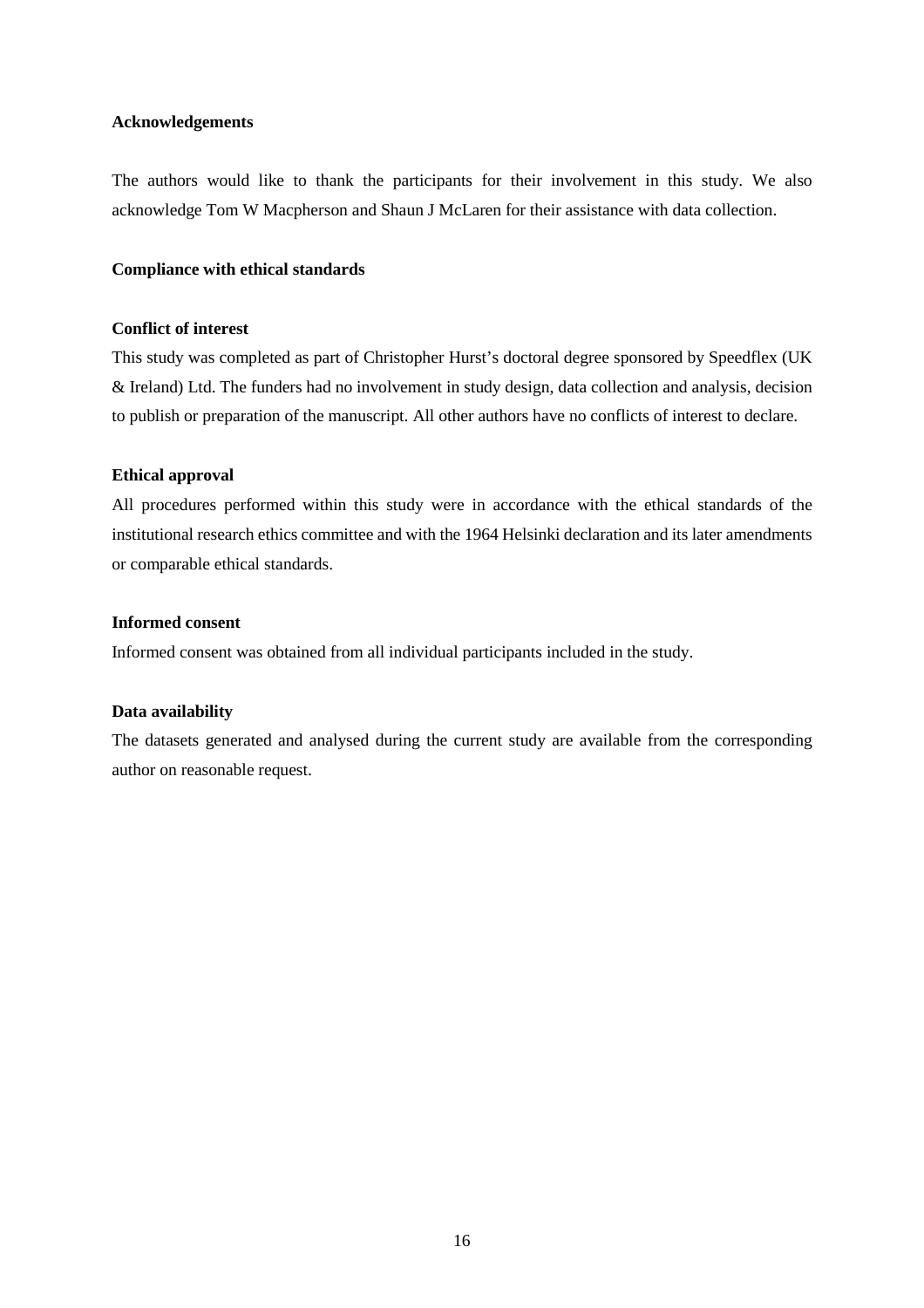# **References**

- 1. Hairi NN, Cumming RG, Naganathan V, et al (2010) Loss of Muscle Strength, Mass (Sarcopenia), and Quality (Specific Force) and Its Relationship with Functional Limitation and Physical Disability: The Concord Health and Ageing in Men Project. J Am Geriatr Soc 58:2055– 2062. doi: 10.1111/j.1532-5415.2010.03145.x
- 2. Reid KF, Fielding RA (2012) Skeletal muscle power: a critical determinant of physical functioning in older adults. Exerc Sport Sci Rev 40:4–12. doi: 10.1097/JES.0b013e31823b5f13
- 3. Bean JF, Kiely DK, LaRose S, et al (2010) Are Changes in Leg Power Responsible for Clinically Meaningful Improvements in Mobility in Older Adults? J Am Geriatr Soc 58:2363–2368. doi: 10.1111/j.1532-5415.2010.03155.x
- 4. Foldvari M, Clark M, Laviolette LC, et al (2000) Association of muscle power with functional status in community-dwelling elderly women. J Gerontol A Biol Sci Med Sci 55:M192–199. doi:10.1093/gerona/55.4.m192
- 5. Kodama S, Saito K, Tanaka S, et al (2009) Cardiorespiratory Fitness as a Quantitative Predictor of All-Cause Mortality and Cardiovascular Events in Healthy Men and Women: A Metaanalysis. JAMA 301:2024–2035. doi: 10.1001/jama.2009.681
- 6. Liu CJ, Latham NK (2009) Progressive resistance strength training for improving physical function in older adults. Cochrane Database Syst Rev. doi: 10.1002/14651858
- 7. Huang G, Gibson CA, Tran ZV, Osness WH (2005) Controlled endurance exercise training and VO2max changes in older adults: a meta-analysis. Preventive cardiology 8:217–225. doi: 10.1097%2F00005768-200405001-00676
- 8. Chodzko-Zajko WJ, Proctor DN, Fiatarone Singh MA, et al (2009) Exercise and Physical Activity for Older Adults. Medicine & Science in Sports & Exercise 41:1510–1530. doi: 10.1249/MSS.0b013e3181a0c95c
- 9. Jefferis BJ, Sartini C, Lee I-M, et al (2014) Adherence to physical activity guidelines in older adults, using objectively measured physical activity in a population-based study. BMC Public Health 2014 14:1 14:382. doi: 10.1186/1471-2458-14-382
- 10. Cohen-Mansfield J, Marx MS, Guralnik JM (2003) Motivators and barriers to exercise in an older community-dwelling population. Journal of Aging and Physical Activity 11:242–253. doi: 10.1123/japa.11.2.242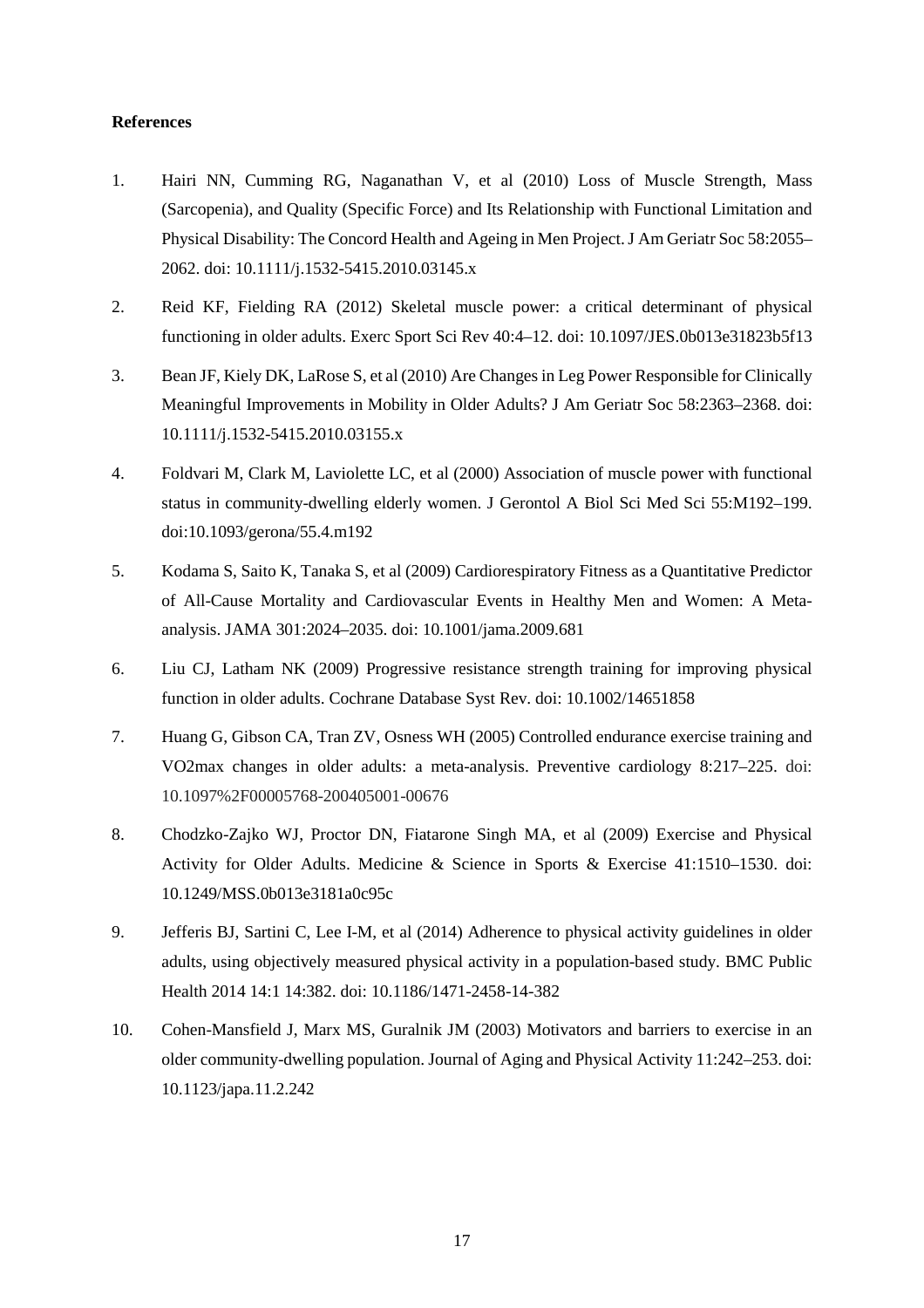- 11. Gibala MJ, Little JP, MacDonald MJ, Hawley JA (2012) Physiological adaptations to lowvolume, high-intensity interval training in health and disease. The Journal of Physiology 590:1077–1084. doi: 10.1113/jphysiol.2011.224725
- 12. Osawa Y, Tabata S, Katsukawa F, et al (2014) Effects of 16-week high-intensity interval training using upper and lower body ergometers on aerobic fitness and morphological changes in healthy men: a preliminary study. OAJSM 257. doi: 10.2147/OAJSM.S68932
- 13. Osteras H, Hoff J, Helgerud J (2005) Effects of high-intensity endurance training on maximal oxygen consumption in healthy elderly people. Journal of Applied Gerontology 24:377–387. doi: 10.1177/0733464804273185
- 14. Hwang C-L, Yoo J-K, Kim H-K, et al (2016) Novel all-extremity high-intensity interval training improves aerobic fitness, cardiac function and insulin resistance in healthy older adults. Experimental Gerontology 82:112–119. doi: 10.1016/j.exger.2016.06.009
- 15. Sculthorpe NF, Herbert P, Grace F (2017) One session of high-intensity interval training (HIIT) every 5 days, improves muscle power but not static balance in lifelong sedentary ageing men. Medicine 96:e6040–8. doi: 10.1097/MD.0000000000006040
- 16. Wang E, Næss MS, Hoff J, et al (2014) Exercise-training-induced changes in metabolic capacity with age: the role of central cardiovascular plasticity. AGE 36:665–676. doi: 10.1007/s11357-013-9596-x
- 17. Adamson SB, Lorimer R, Cobley JN, Babraj JA (2014) Extremely Short–Duration High‐ Intensity Training Substantially Improves the Physical Function and Self‐Reported Health Status of Elderly Adults. J Am Geriatr Soc 62:1380–1381. doi: 10.1111/jgs.12916
- 18. Milanovic Z, Sporiš G, Weston M (2015) Effectiveness of High-Intensity Interval Training (HIT) and Continuous Endurance Training for VO2max Improvements: A Systematic Review and Meta-Analysis of Controlled Trials. Sports Med 45:1469–1481. doi: 10.1007/s40279-015- 0365-0
- 19. Lundgren-Lindquist B, Sperling L (1983) Functional studies in 79-year-olds. II. Upper extremity function. Scandinavian Journal of Rehabilitation Medicine 15:117–123.
- 20. Hopkins WG (2010) Assigning subjects to groups in a controlled trial. Sportscience 14:7–12.
- 21. Gellish RL, Goslin BR, Olson RE, et al (2007) Longitudinal modeling of the relationship between age and maximal heart rate. Medicine & Science in Sports & Exercise 39:822–829. doi: 10.1097/mss.0b013e31803349c6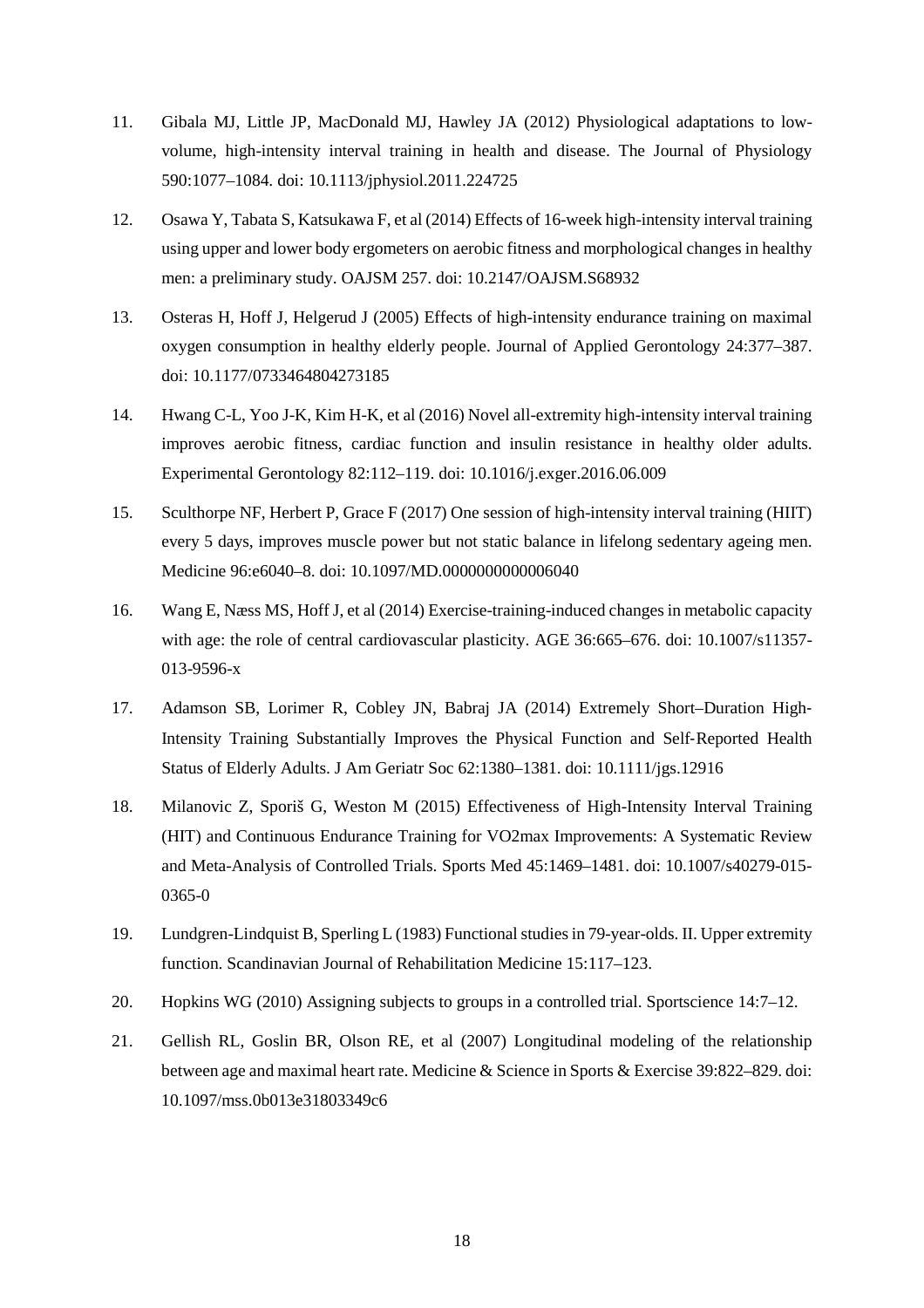- 22. Weston M, Helsen W, MacMahon C, Kirkendall D (2004) The impact of specific high-intensity training sessions on football referees' fitness levels. The American journal of Sports Medicine 32:54S–61S. doi: 10.1177/0363546503261421
- 23. Borg E, Borg G (2002) A comparison of AME and CR100 for scaling perceived exertion. Acta psychologica 109:157–175. doi:10.1016/s0001-6918(01)00055-5
- 24. Weston M, Batterham AM, Tew GA, et al (2017) Patients Awaiting Surgical Repair for Large Abdominal Aortic Aneurysms Can Exercise at Moderate to Hard Intensities with a Low Risk of Adverse Events. Front Physiol 7:1067–11. doi: 10.3389/fphys.2016.00684
- 25. Hopkins WG (2000) Measures of reliability in sports medicine and science. Sports Med 30:1– 15.
- 26. Atkinson G, Reilly T (1996) Circadian variation in sports performance. Sports Med 21:292– 312. doi: 10.2165/00007256-199621040-00005
- 27. Hurst C, Batterham AM, Weston KL, Weston M (2018) Short- and long-term reliability of leg extensor power measurement in middle-aged and older adults. Journal of Sports Sciences 36:970–977. doi: 10.1080/02640414.2017.1346820
- 28. Hopkins WG (2015) Spreadsheets for Analysis of Validity and Reliability. Sportscience 19:36– 44.
- 29. Sykes K, Roberts A (2004) The Chester step test—a simple yet effective tool for the prediction of aerobic capacity. Physiotherapy 90:183–188. doi: 10.1016/j.physio.2004.03.008
- 30. Buckley JP, Sim J, Eston RG, et al (2004) Reliability and validity of measures taken during the Chester step test to predict aerobic power and to prescribe aerobic exercise. British Journal of Sports Medicine 38:197–205. doi: 10.1136/bjsm.2003.005389
- 31. Ware JE, Sherbourne CD (1992) The MOS 36-item short-form health survey (SF-36). I. Conceptual framework and item selection. Med Care 30:473–483. doi: 10.1097/00005650- 199206000-00002
- 32. Smith TB, Hopkins WG (2011) Variability and Predictability of Finals Times of Elite Rowers. Med Sci Sport Exer 43:2155–2160. doi: 10.1249/MSS.0b013e31821d3f8e
- 33. Atkinson G, Batterham AM (2015) True and false interindividual differences in the physiological response to an intervention. Exp Physiol 100:577–588. doi: 10.1113/EP085070
- 34. Senn S (2006) Change from baseline and analysis of covariance revisited. Stat Med 25:4334– 4344. doi: 10.1002/sim.2682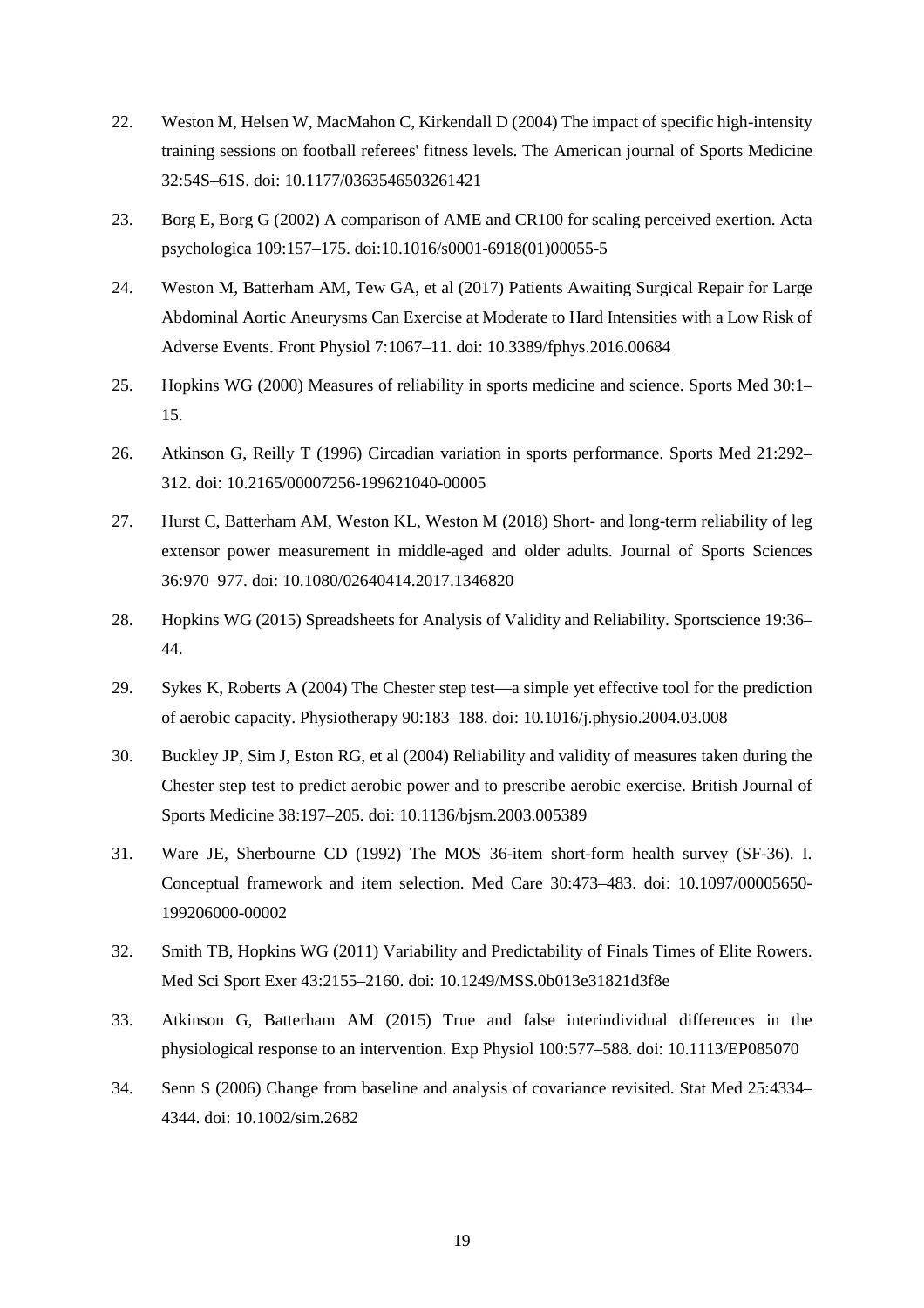- 35. Hopkins WG, Marshall SW, Batterham AM, Hanin J (2009) Progressive statistics for studies in sports medicine and exercise science. Med Sci Sport Exer 41:3–13. doi: 10.1249/MSS.0b013e31818cb278
- 36. Taylor KL, Weston M, Batterham AM (2015) Evaluating Intervention Fidelity: An Example from a High-Intensity Interval Training Study. PLoS ONE 10:e0125166–8. doi: 10.1371/journal.pone.0125166
- 37. Picorelli AMA, Pereira LSM, Pereira DS, et al (2014) Adherence to exercise programs for older people is influenced by program characteristics and personal factors: a systematic review. Journal of Physiotherapy 60:151–156. doi: 10.1016/j.jphys.2014.06.012
- 38. Cassidy S, Thoma C, Hallsworth K, et al (2016) High intensity intermittent exercise improves cardiac structure and function and reduces liver fat in patients with type 2 diabetes: a randomised controlled trial. Diabetologia 59:56–66. doi: 10.1007/s00125-015-3741-2
- 39. Kilpatrick MW, Martinez N, Little JP, et al (2015) Impact of high-intensity interval duration on perceived exertion. Med Sci Sport Exer 47:1038–1045. doi: 10.1249/MSS.0000000000000495
- 40. McLaren SJ, Graham M, Spears IR, Weston M (2016) The Sensitivity of Differential Ratings of Perceived Exertion as Measures of Internal Load. Int J Sports Physiol Perform 11:404–406. doi: 10.1123/ijspp.2015-0223
- 41. Astorino TA, Allen RP, Roberson DW, et al (2011) Adaptations to high-intensity training are independent of gender. Eur J Appl Physiol 111:1279–1286. doi: 10.1007/s00421-010-1741-y
- 42. Astorino TA, Allen RP, Roberson DW, Jurancich M (2012) Effect of high-intensity interval training on cardiovascular function, VO2max, and muscular force. J Strength Cond Res 26:138– 145. doi: 10.1519/JSC.0b013e318218dd77
- 43. Leong DP, Teo KK, Rangarajan S, et al (2015) Prognostic value of grip strength: findings from the Prospective Urban Rural Epidemiology (PURE) study. The Lancet 386:266–273. doi: 10.1016/S0140-6736(14)62000-6
- 44. Pereira A, Izquierdo M, Silva AJ, et al (2012) Effects of high-speed power training on functional capacity and muscle performance in older women. Exp Gerontol 47:250–255. doi: 10.1016/j.exger.2011.12.010
- 45. Lexell J (2000) Strength training and muscle hypertrophy in older men and women. Topics in Geriatric Rehabilitation 15:41–46. doi:10.1097/00013614-200003000-00007
- 46. Daussin FN, Zoll J, Dufour SP, et al (2008) Effect of interval versus continuous training on cardiorespiratory and mitochondrial functions: relationship to aerobic performance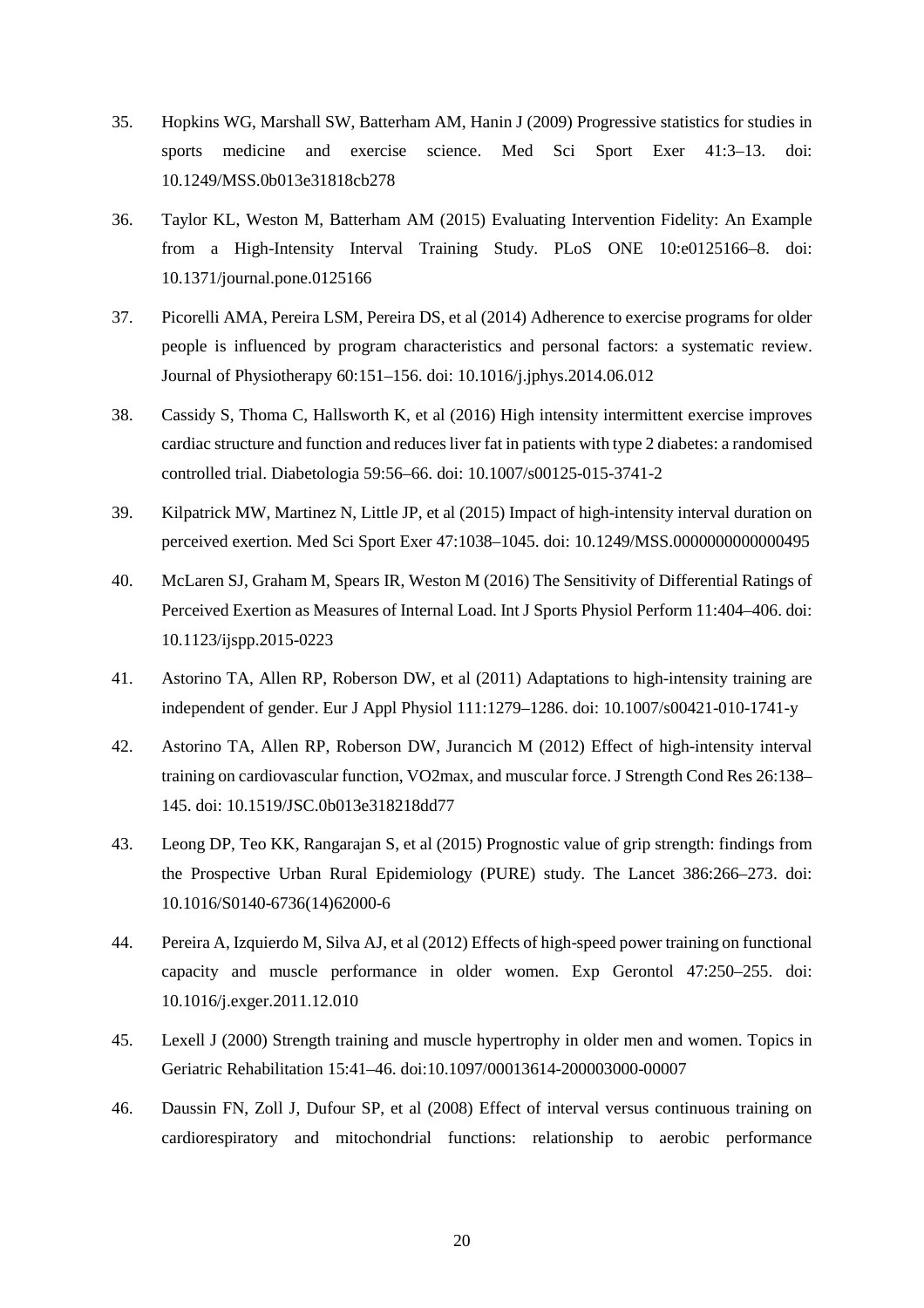improvements in sedentary subjects. AJP: Regulatory, Integrative and Comparative Physiology 295:R264–R272. doi: 10.1152/ajpregu.00875.2007

- 47. Rejeski WJ, Mihalko SL (2001) Physical Activity and Quality of Life in Older Adults. J Gerontol A Biol Sci Med Sci 56:23–35. doi: 10.1093/gerona/56.suppl\_2.23
- 48. Knowles A-M, Herbert P, Easton C, et al (2015) Impact of low-volume, high-intensity interval training on maximal aerobic capacity, health-related quality of life and motivation to exercise in ageing men. AGE 37:25. doi: 10.1007/s11357-015-9763-3
- 49. Wisloff U, Stoylen A, Loennechen JP, et al (2007) Superior Cardiovascular Effect of Aerobic Interval Training Versus Moderate Continuous Training in Heart Failure Patients: A Randomized Study. Circulation 115:3086–3094. doi: 10.1161/CIRCULATIONAHA.106.675041
- 50. Button KS, Ioannidis JPA, Mokrysz C, et al (2013) Power failure: why small sample size undermines the reliability of neuroscience. Nature Reviews 14:365–376. doi: 10.1038/nrn3475
- 51. Lord SR, Murray SM, Chapman K, et al (2002) Sit-to-stand performance depends on sensation, speed, balance, and psychological status in addition to strength in older people. J Gerontol A Biol Sci Med Sci 57:M539–43.